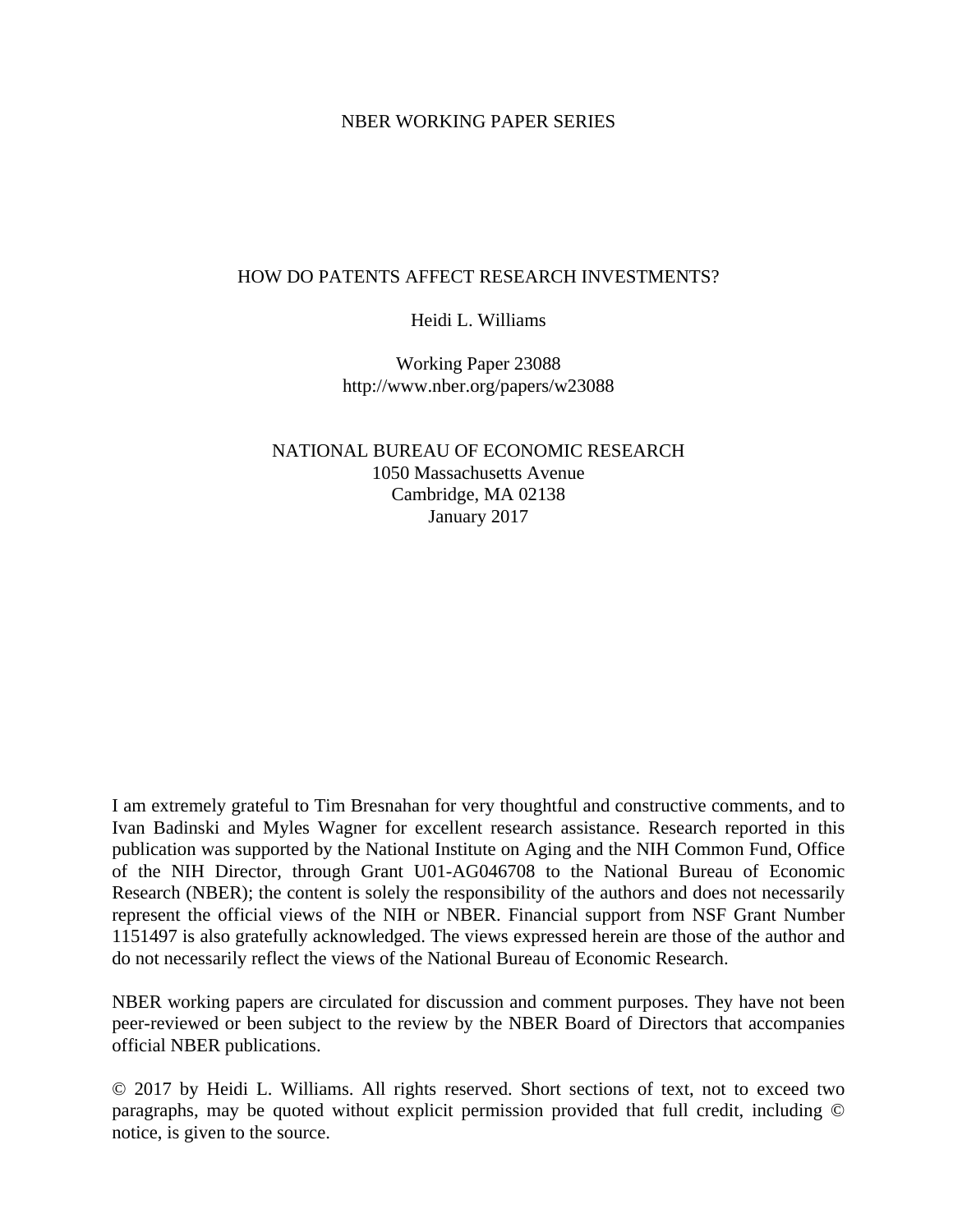How Do Patents Affect Research Investments? Heidi L. Williams NBER Working Paper No. 23088 January 2017 JEL No. H41,K0,O3,O34

# **ABSTRACT**

While patent systems have been widely used both historically and internationally, there is nonetheless a tremendous amount of controversy over whether patent systems – in practice – improve the alignment between private returns and social contributions. In this paper, I describe three parameters – how the disclosure function affects research investments, how patent strength affects research investments in new technologies, and how patents on existing technologies affect follow-on innovation – needed to inform the question of how patents affect research investments, and review the available evidence which has attempted to empirically estimate these parameters.

Heidi L. Williams Department of Economics, E52-440 **MIT** 77 Massachusetts Avenue Cambridge MA 02142 and NBER heidiw@mit.edu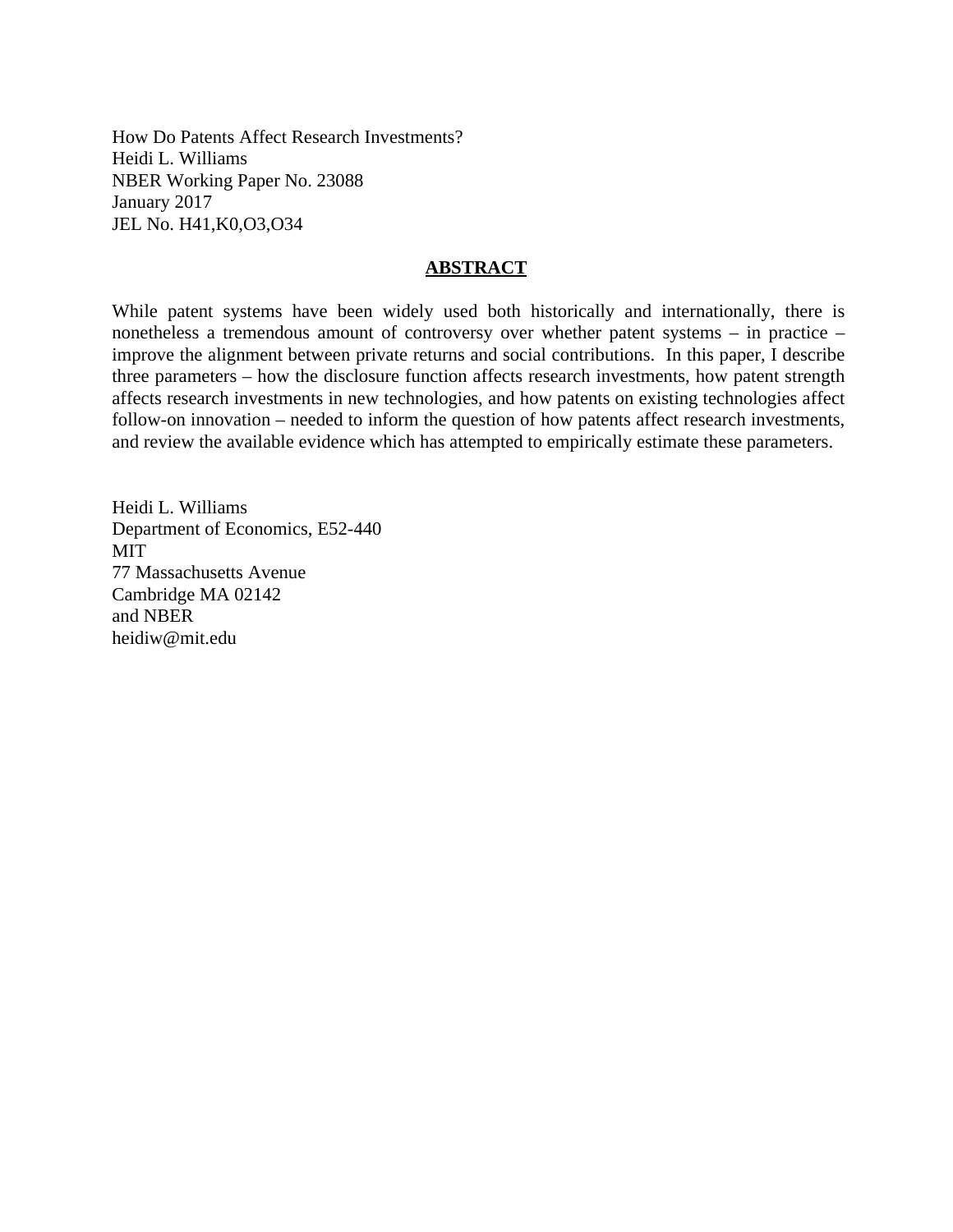# 1 Introduction

Technological change is widely perceived to be a key driver of improved standards of living. As an example, consider the gains in longevity that have been realized in the United States over the last half-century.<sup>[1](#page-2-0)</sup> There is a widespread consensus among health economists – albeit, based on somewhat indirect evidence – that the realized improvements in longevity over this period largely reflect benefits reaped from technological change in medicine. For example, David Cutler's book *Your Money or Your Life* summarizes evidence on this point from a number of case studies which suggest that medical innovation has dramatically improved the value of treatments for at-risk infants, mental health patients, and heart attack patients over this time period [\(Cutler, 2004\)](#page-30-0).

Although many factors - such as breakthroughs in basic science – influence the pace and direction of technological change, at least since the seminal work of [Schmookler](#page-32-0) [\(1966\)](#page-32-0) economists have focused on the important role of market incentives in shaping investments in new technologies. Because it is often difficult for inventors to capture the full social value of their inventions, it has long been recognized that – in the absence of government intervention – competitive private markets may provide less innovation than is socially desirable [\(Nelson, 1959;](#page-32-1) [Arrow, 1962\)](#page-30-1).<sup>[2](#page-2-1)</sup> This concern has motivated long-standing academic and policy interest in the design of public policies to increase incentives for innovation.

The patent system is one of a suite of policy levers that has been used to attempt to bring the private returns captured by inventors closer to the social value of their inventions. By providing inventors with a temporary period of market power, patents aim to allow inventors to recoup the fixed costs of their research investments. The goal is for this temporary period of supra-competitive pricing to increase research investments relative to what would be realized in a competitive market with no government intervention. In addition, the patent system requires disclosure of the invention in exchange for the patent right. While the disclosure requirement may decrease the private benefit of patenting at least in some markets, the motivation of the disclosure requirement is to increase the social value generated by the patent system.

While patent systems have been quite widely used both historically and internationally, there is nonetheless a tremendous amount of controversy over whether the patent system is – in practice – improving the alignment between private returns and social contributions. In 1951, Edith Penrose famously wrote, "[i]f national patent laws did not exist, it would be difficult to make a conclusive case for introducing them; but the fact that they do exist shifts the burden of proof and it is equally difficult to make a really conclusive case for abolishing them" [\(Penrose,](#page-32-2)

<span id="page-2-0"></span><sup>&</sup>lt;sup>1</sup>[Nordhaus](#page-32-3) [\(2003\)](#page-32-3) estimates that growth in longevity in the United States since 1950 has been as valuable as growth in all other forms of consumption combined.

<span id="page-2-1"></span> ${}^{2}$ Of course, there could also be too much innovation due to business stealing effects. Recent empirical work by [Bloom, Schankerman](#page-30-2) [and Van Reenen](#page-30-2) [\(2013\)](#page-30-2) suggests that on net (given current policy interventions) technological spillovers outweigh such business stealing effects.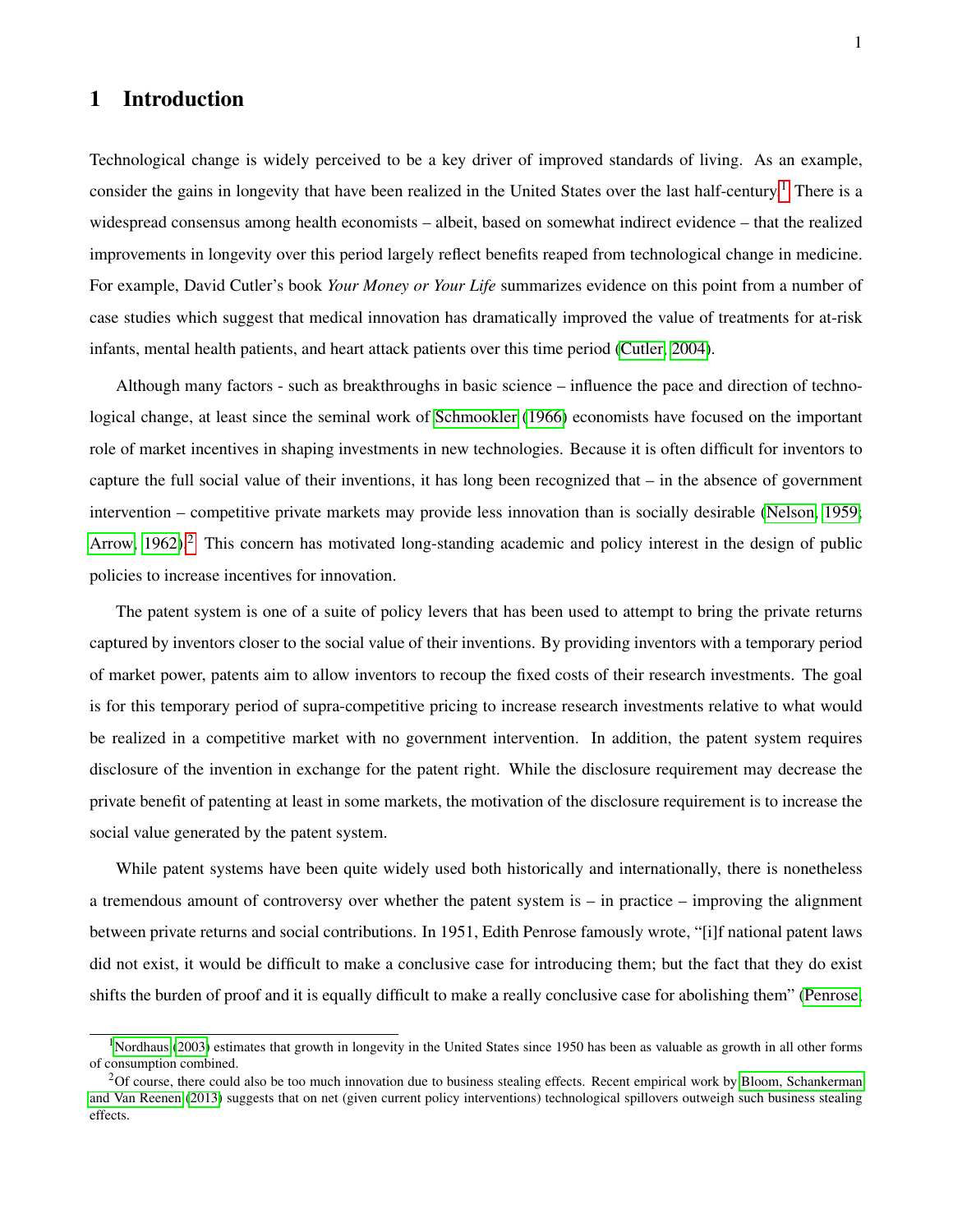[1951\)](#page-32-2).[3](#page-3-0) Over a half-century later, the question of whether patents are effective in spurring the development of new socially valuable technologies is still at the center of an active debate. On one hand, in a recent *Journal of Economic Perspectives* article [Boldrin and Levine](#page-30-3) [\(2013\)](#page-30-3) argue that the case against patents can be summarized concisely: "...there is no empirical evidence that [patents] serve to increase innovation..."[4](#page-3-1) On the other hand, in a recent *George Mason Law Review* article [Haber](#page-31-0) [\(2016\)](#page-31-0) argues that "...the weight of the evidence supports the claim of a positive causal relationship between the strength of patent rights and innovation."

In this paper, I argue that estimates of three key parameters are needed to inform the question of how patents affect research investments.<sup>[5](#page-3-2)</sup> First, how does the disclosure function of the patent system affect research investments? Second, to what extent is stronger patent protection (that is, longer patent terms or broader patent scope) effective in inducing additional research investments? For example, if we had longer patent terms or broader patent rights, would that spur the development of more pharmaceutical treatments? And third, do patents on existing technologies affect subsequent research investments? For example, do patent rights covering human genes affect the likelihood that gene-based pharmaceutical treatments and diagnostic tests are developed that are based on those genes? While answers to these three questions are not sufficient for informing optimal patent policy design, estimates of these three parameters would characterize how patents affect research investments, which is one important input into optimal policy design. For example, if patent-granted exclusivity rights induce socially valuable research investments, then there is a stronger case for longer or broader patents. On the other hand, if patents hinder subsequent innovation, then there is a weaker case.

Large literatures in economics, finance, management, strategy, law, and related fields have developed over the past few decades to investigate various aspects of the patent system. To name but a few examples, researchers have investigated what role patents play in encouraging the international diffusion of new pharmaceutical drugs [\(Cockburn, Lanjouw and Schankerman, 2016;](#page-30-4) [Duggan, Garthwaite and Goyal, 2016;](#page-30-5) [Kyle and Qian, 2014\)](#page-31-1), the role of patents in enabling technology licensing [\(Gans, Hsu and Stern, 2008\)](#page-30-6), how to set royalties for standardessential patents [\(Lemley and Shapiro, 2013\)](#page-31-2), and whether the establishment of the US Court of Appeals of the Federal Circuit caused growth in patenting [\(Kortum and Lerner, 1999\)](#page-31-3). The well-known paper by [Hall, Jaffe and](#page-31-4) [Trajtenberg](#page-31-4) [\(2001\)](#page-31-4) documenting a linkage between the Compustat data and granted US patents has almost 3,000 citations (Google Scholar, August 6 2016), one summary indicator of the volume of patent-related research using

<span id="page-3-0"></span> $3$ [Machlup](#page-31-5) [\(1958\)](#page-31-5) made a similar argument: "No economist, on the basis of present knowledge, could possibly state with certainty that the patent system, as it now operates, confers a net benefit or a net loss upon society. The best he can do is to state assumptions and make guesses about the extent to which reality corresponds to these assumptions...If we did not have a patent system, it would be irresponsible, on the basis of our present knowledge of its economic consequences, to recommend instituting one. But since we have had a patent system for a long time, it would be irresponsible, on the basis of our present knowledge, to recommend abolishing it."

<span id="page-3-1"></span><sup>4</sup>[Plant](#page-32-4) [\(1934\)](#page-32-4) famously made an earlier, similar argument: "...the science of economics as it stands to-day furnishes no basis of justification for this enormous experiment in the encouragement of a particular activity by enabling monopolistic price control."

<span id="page-3-2"></span> $5$ Of course, other parameter estimates would be needed to inform broader questions, such as the questions of optimal patent length and breadth.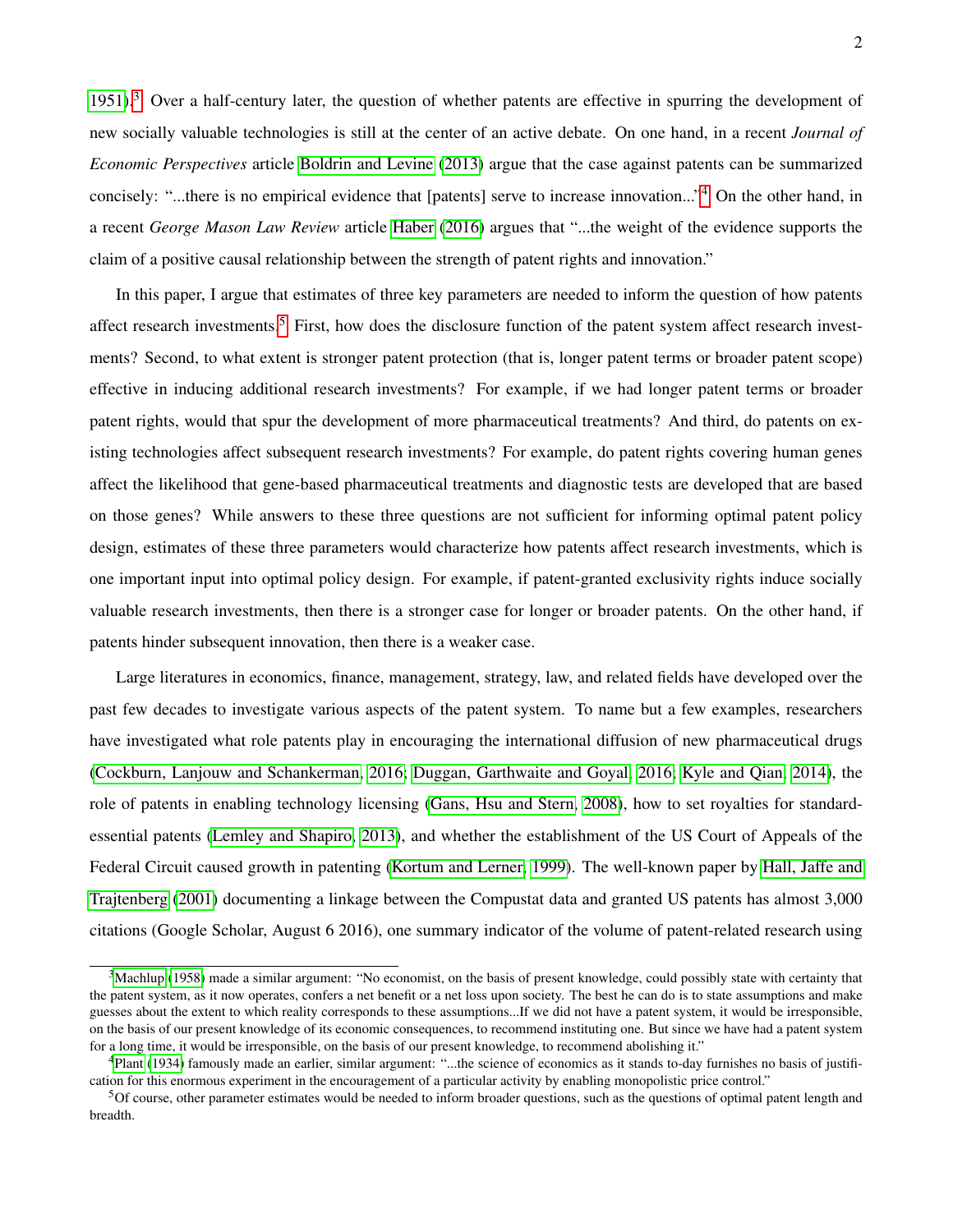that data set alone. However, somewhat surprisingly, there has been remarkably little empirical research tackling the three research questions described above, which I argue are the key empirical parameters that we need in order to confidently make statements about whether patents are effective in encouraging the development of new technologies.

The difficulty inherent in providing answers to the three questions outlined above is that answering these questions requires constructing counterfactuals within which we can measure the set of "potential" innovations – that is, innovations that could have been developed in the sense of being scientifically feasible, but that were never brought to market. If we measure the set of potential inventions and can compare that with the observed set of commercialized inventions, then we can quantify the existence of – and, ideally, the social value of – the "missing" technologies that could have been developed had we had a better-designed patent system.

Section [2](#page-4-0) provides a brief primer on patents. I then describe in more detail these three parameters – how the disclosure function affects research investments, how patent strength affects research investments in new technologies, and how patents on existing technologies affect follow-on innovation – and review the available evidence which has attempted to empirically estimate these parameters (Sections [3,](#page-6-0) [4](#page-7-0) and [5\)](#page-19-0). Section [6](#page-27-0) concludes.

# <span id="page-4-0"></span>2 Patents: A brief primer

In the US, inventors wishing to obtain a patent submit an application to the US Patent and Trademark Office (USPTO).[6](#page-4-1) Patent applications are comprised of two key sections. First, the "specification" is a written description of the invention which includes references to so-called "prior art," which are citations to previously filed patent applications, previously granted patents, prior scientific publications, and other sources which are known to the inventor and relevant to the patentability of the invention. Second, the "claims" of the patent are a specific list of what the applicant wishes to claim intellectual property over. Filing and other fees must be paid by applicants.<sup>[7](#page-4-2)</sup>

The USPTO is responsible for determining whether inventions claimed in patent applications qualify for patentability. The standard for patentability is that inventions are patent-eligible (35 U.S.C. §101), novel (35 U.S.C. §102), non-obvious (35 U.S.C. §103), useful (35 U.S.C. §101), and that the text of the application satisfies the disclosure requirement (35 U.S.C. §112). An initial decision on whether a given patent application meets this standard for patentability is made by a patent examiner with expertise in the scientific or technical area of the application. If the examiner issues an initial allowance of the application, the inventor can then be granted a patent. In most cases, the examiner instead issues a so-called "rejection" as her first decision on the application. How-

<span id="page-4-1"></span> ${}^{6}$ Patent protection is jurisdiction-specific: if an inventor wants to hold patent protection in each of the US, France, and Japan, she must file her patent application in each jurisdiction. As described by [Putnam](#page-32-5) [\(1996\)](#page-32-5), the timing of international filings relative to an initial filing is constrained under the Paris Convention.

<span id="page-4-2"></span> $^7$ For more information on the current USPTO fee schedule, see: [https://www.uspto.gov/learning-and-resources/](https://www.uspto.gov/learning-and-resources/fees-and-payment/uspto-fee-schedule) [fees-and-payment/uspto-fee-schedule](https://www.uspto.gov/learning-and-resources/fees-and-payment/uspto-fee-schedule).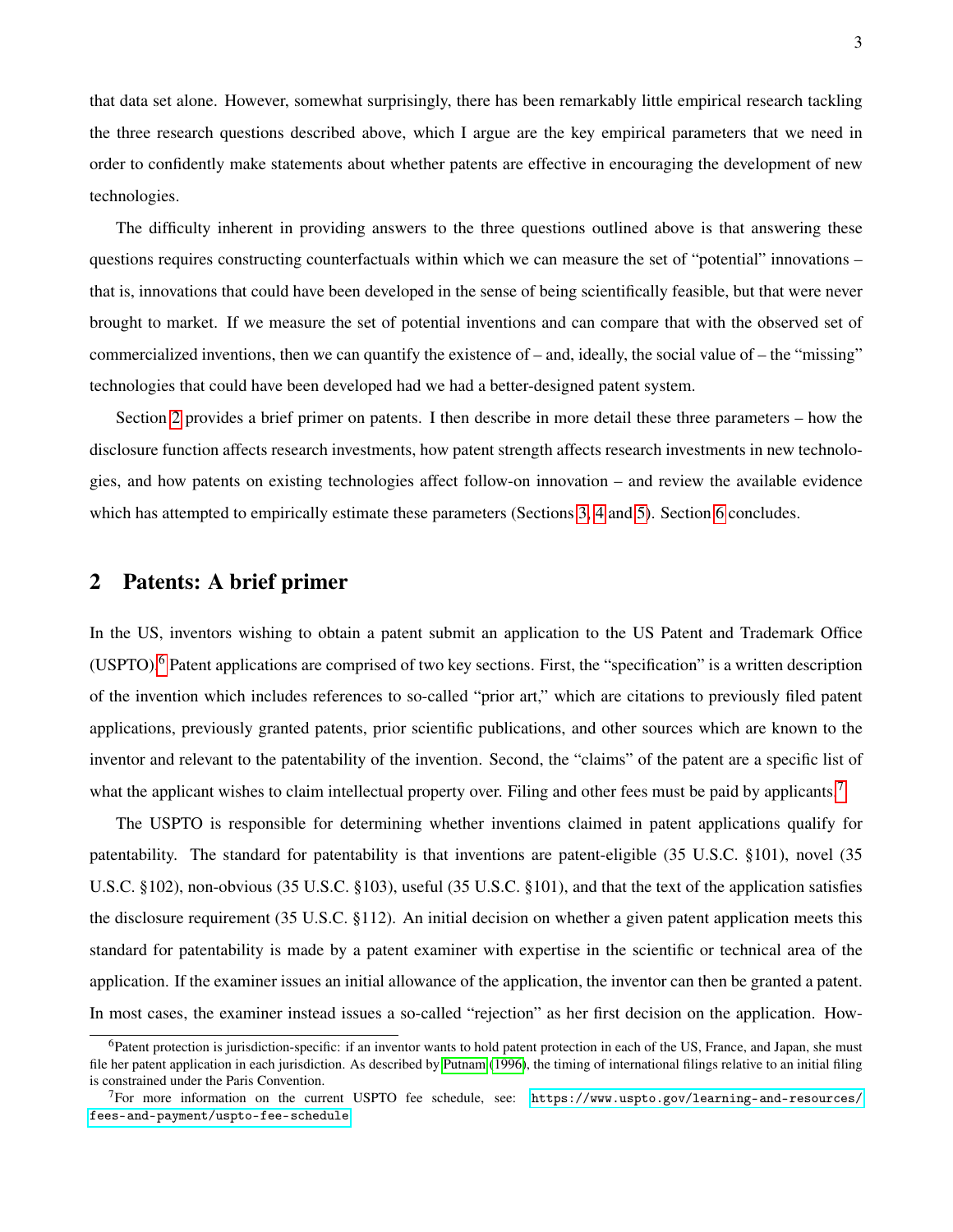ever, in practice patent applications cannot be rejected by the USPTO, only abandoned by applicants [\(Lemley and](#page-31-6) [Sampat, 2008\)](#page-31-6). What that means is that a rejection is essentially an invitation for the applicant to submit a revised patent application that, for example, eliminates one or more claims or changes the text of some claims. The patent prosecution process – a phrase used to refer to the interaction between the USPTO and the patent applicant or her representative (such as a lawyer) – can involve several rounds of "rejection" and revision, and in this sense can best be conceptualized as an iterative process between the applicant and the examiner, rather than as a one-time decision by the examiner. Applicants presumably choose between "revising and resubmitting" or abandoning a rejected patent application by weighing the relevant costs and benefits: if a revision that accommodates the examiner's criticisms would result in a patent that – even if granted – would be too narrow to provide much economic value to the applicant, we would expect the application to be abandoned. Hence, while much attention has focused on estimating what share of patent applications are allowed by the USPTO, attention on that metric is somewhat misplaced: presumably almost any patent application would be allowed if the applicant were willing to accept a sufficiently narrowed set of claims. However, claims that are very narrow would provide very little economic value, and hence applicants will generally not find it in their private interest to prosecute such applications through to the allowance stage. $8$ 

The institutional structure of the patent system could affect incentives for innovation in a number of ways, but theoretical models of optimal patent design have largely focused on two parameters: patent term length and patent breadth. The US patent term length is currently 20 years from the filing date of the patent.<sup>[9](#page-5-1)</sup> While there exists some cross-country variation in the patent term, this 20 year term exists in most other countries as well (largely due to international harmonization efforts such as the World Trade Organization's Agreement on Trade-Related Aspects of Intellectual Property Rights). As we discuss below, a large literature starting with [Nordhaus](#page-32-6) [\(1969\)](#page-32-6) has investigated how patent term length might impact incentives for innovation.

Patent breadth (or scope) is less straightforward to define. From a theoretical perspective, the economic meaning of patent breadth is clear: how different must rival products be in order to be deemed non-infringing on a given patented product (see, e.g. [Gilbert and Shapiro](#page-31-7) [\(1990\)](#page-31-7) and [Klemperer](#page-31-8) [\(1990\)](#page-31-8))? But from an empirical perspective, measuring the breadth of patent applications or granted patents is quite challenging. Most definitions are based in

<span id="page-5-0"></span><sup>8</sup>USPTO "rejection rates" are also difficult to measure for other reasons, including the fact that US patent applications can spawn closely related "new" applications (such as continuations or divisionals). [Carley, Hegde and Marco](#page-30-7) [\(forthcoming\)](#page-30-7) use internal USPTO data to calculate simple and "family" (including patents granted to continuations or divisionals) grant rates in the universe of new (not related to any previously filed applications) utility patent applications filed at the USPTO from 1996-2005. In that sample, 55.8% of applications were granted patents directly, and including patents granted to children increases the allowance rate to 71.2%. See also [Lemley and Sampat](#page-31-6) [\(2008\)](#page-31-6).

<span id="page-5-1"></span><sup>&</sup>lt;sup>9</sup>This is true for utility patent applications filed on or after 8 June 1995. Technically, the 20 year term runs from the filing date of the earliest US filing or the earliest patent cooperation treaty (PCT) international filing to which priority is claimed, excluding provisional applications (35 U.S.C. §154). The only exception to the 20 year term of which I am aware within the US is the so-called Hatch-Waxman term extension provided to some pharmaceutical innovations (35 U.S.C. §156), which compensates for delays accruing due to regulatory approval by other US agencies.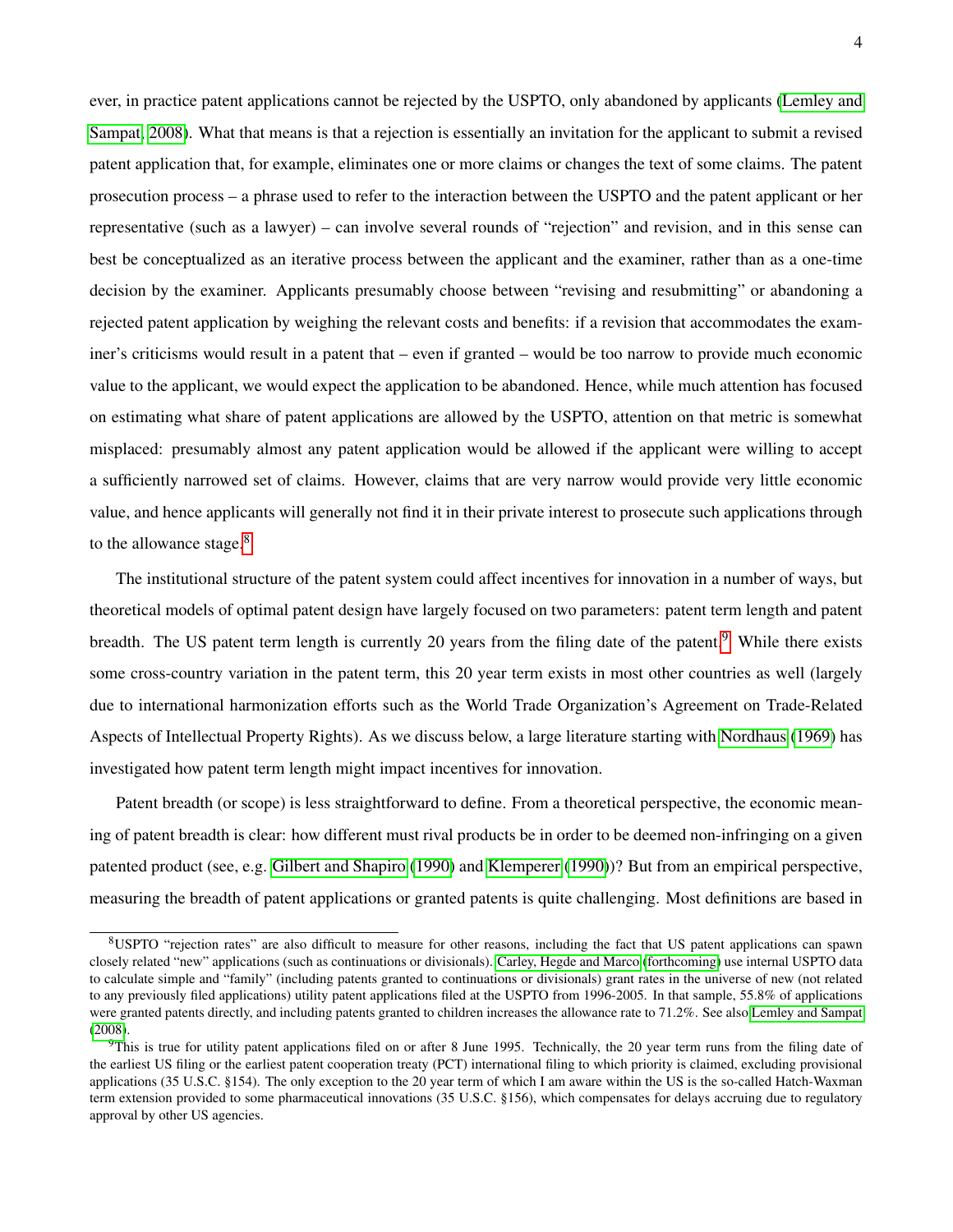some way on the text of the claims of the patent, which can be conceptualized as the "boundaries" of the intellectual property right being sought or having been granted. [Marco, Sarnoff and DeGrazia](#page-31-9) [\(2016\)](#page-31-9) empirically investigate two of the more commonly-used metrics for patent scope: the number of words in the claims, and the total number of claims.[10](#page-6-1) As shown in their analysis, the patent prosecution process tends to narrow the scope of patent claims as measured by both claim length and claim count. As motivated by the discussion above, "rejections" (abandonments) of patent applications can arguably be considered one extreme on the continuum of claim narrowing that tends to occur during the patent prosecution process. To the extent that inventors (or potential inventors) correctly anticipate this claim narrowing, this is a second mechanism through which the institutional structure of the patent system could affect incentives for innovation.

Once granted, in order to keep a patent in force the owner must pay maintenance fees. For the USPTO, these fees are currently due at 3.5 years (\$1,600), 7.5 years (\$3,600), and 11.5 years (\$7,400). [Pakes](#page-32-7) [\(1986\)](#page-32-7) and [Schankerman and Pakes](#page-32-8) [\(1986\)](#page-32-8) pioneered the idea of using renewal fees to provide lower-bound estimates on the private value of granted patents.

# <span id="page-6-0"></span>3 The disclosure function of the patent system

Part of the 'grand bargain' struck by the design of the patent system is that in exchange for receiving a patent, inventors must publicly disclose their invention. This is in contrast with keeping their invention secret, which would be done – for example – with trade secrecy. The so-called disclosure theory of patents stresses that a major benefit of the patent system is that these disclosures will stimulate the development of new ideas. In practice, very little evidence is available on whether or how the disclosure function of the patent system affects research investments in practice.

One way in which the disclosure function of the patent system could affect research investments is if, by making patenting less attractive to private inventors, the disclosure function reduces the level of incentives provided by the patent system. Firms report in some surveys that they choose not to patent some inventions because of the disclosure requirement [\(Cohen et al. 2000;](#page-30-8) [Cohen et al. 2002;](#page-30-9) [Levin et al. 1987\)](#page-31-10); whether this in turn reduces R&D incentives is of course an empirical question.

Setting aside this incentive effect, the disclosure theory of patents focuses on an enablement effect: that is, conditional on an invention being disclosed, this theory asserts that new research ideas will then be stimulated. Critics of the disclosure theory of patents have argued that disclosure may generate few social benefits in practice

<span id="page-6-1"></span> $10$ One important limitation of these types of measures of patent breadth is that in practice breadth is determined not only by the text of patent, but also by courts' interpretations of these claims, and the market's expectations of how the courts will interpret these claims. Because only a subset of patents are litigated, and because market expectations are difficult to measure, it is challenging to construct measures of patent breadth that incorporate those factors.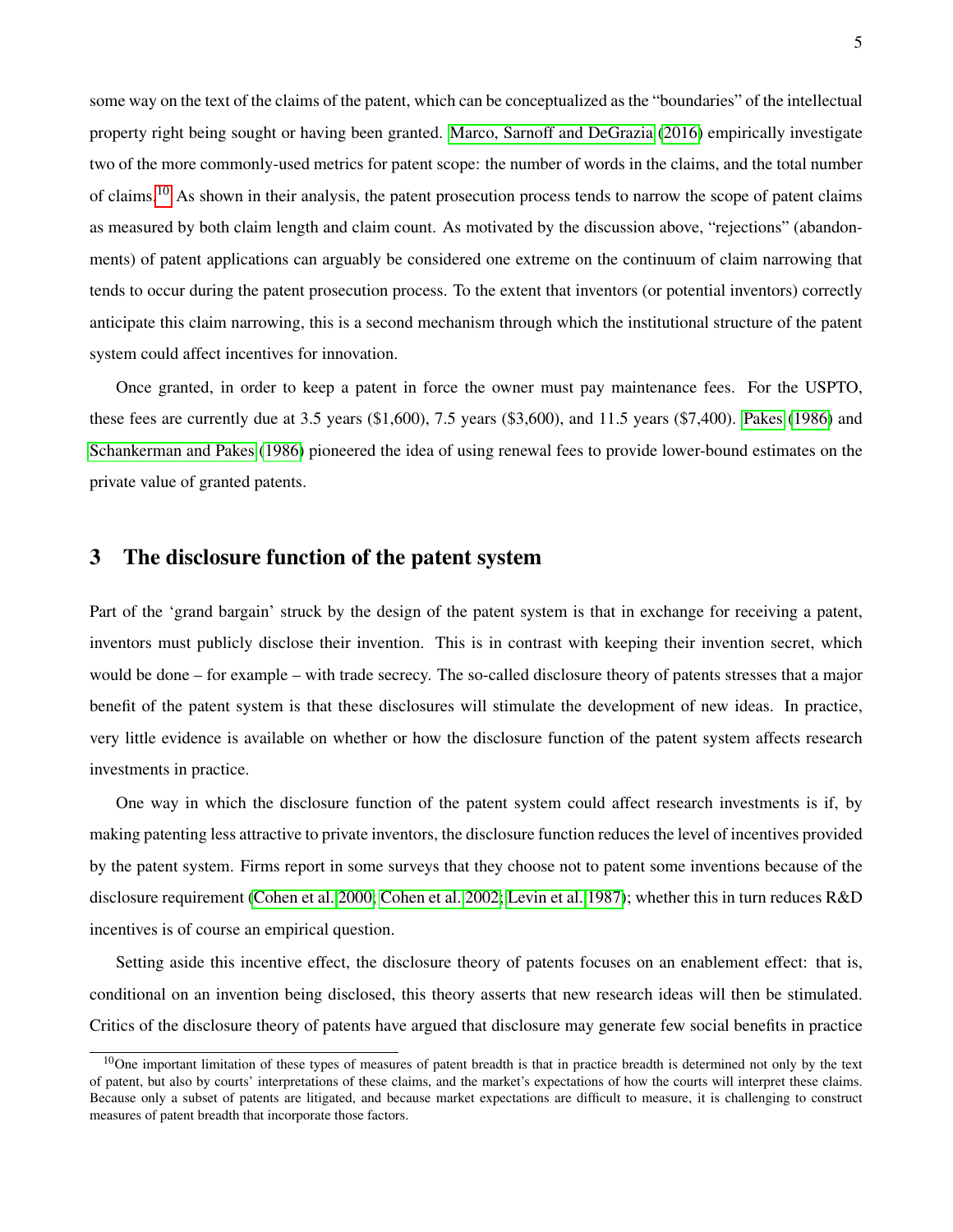if, for example, actual patents contain little valuable technical information, or if only inventions that would be disclosed anyways are patented [\(Roin, 2005\)](#page-32-9). These are all of course again empirical questions. [Ouellette](#page-32-10) [\(2012\)](#page-32-10) develops some empirical evidence on these points by analyzing a survey of nanotechnology researchers. She documents that 64% of survey respondents report having read patents, of which 70% used them as a source of technical information.

A natural setting in which to attempt to analyze the effects of disclosure requirements on research investments would be to analyze a recent set of policy changes in the US and elsewhere that have expanded the scope of disclosure by requiring disclosure not just of granted patents, but rather of all patent applications (with some opportunities to 'opt-out' of disclosure for certain types of patent applications which are not granted patents). I am aware of two papers which have analyzed this policy variation in the US, although neither has aimed to quantify the effects of this policy change on research investments. First, [Graham and Hegde](#page-31-11) [\(2015\)](#page-31-11) analyze the 'opt-out' decision among eligible applicants (namely, applicants not seeking foreign patent protection), and document that 85% of these applicants opt for disclosure. They argue these results suggest that, contrary to common belief, there may be private benefits to disclosure. Second, [Hegde and Luo](#page-31-12) [\(forthcoming\)](#page-31-12) analyze the effect of patent disclosure on patent licensing in the biomedical industry. They document that after the passage of the American Inventors Protection Act (AIPA), which mandated publication of patent applications 18 months after filing, US patent applications were 20 percent less likely to be licensed after grant and significantly more likely to be licensed between publication and grant. They argue that these results suggest that disclosure facilitates sales and transactions in the market for ideas. I hope that future researchers will navigate a way to use this AIPA-type policy variation in the US or other countries to examine the question of how disclosure affects research investments, both through the incentive channel and through the enablement effect.<sup>[11](#page-7-1)</sup>

# <span id="page-7-0"></span>4 Patents and research investments in a [Nordhaus](#page-32-6) [\(1969\)](#page-32-6) framework

To the best of my knowledge, [Nordhaus](#page-32-6) [\(1969\)](#page-32-6) provided the first formal theoretical framework analyzing optimal patent length.[12](#page-7-2) In Section [4.1,](#page-8-0) I summarize [Budish, Roin and Williams](#page-30-10) [\(2016\)](#page-30-10)'s simplified and slightly modified version of the Nordhaus model, and in Section [4.2](#page-9-0) I discuss survey evidence as well as empirical papers which have attempted to estimate the key empirical elasticity which emerges from this framework.

<span id="page-7-1"></span> $11$ Both of the studies discussed in Section [5.2](#page-23-0) on how patents affect follow-on innovation hold disclosure constant: in the case of [Galasso](#page-30-11) [and Schankerman](#page-30-11) [\(2015\)](#page-30-11), invalidated patents have already been disclosed; in the case of [Sampat and Williams](#page-32-11) [\(2015\)](#page-32-11), both accepted and rejected patent applications are disclosed during the time period of their sample.

<span id="page-7-2"></span> $12$ In particular, I mean to refer to [Nordhaus](#page-32-6) [\(1969\)](#page-32-6) Chapter 5, pages 76-86.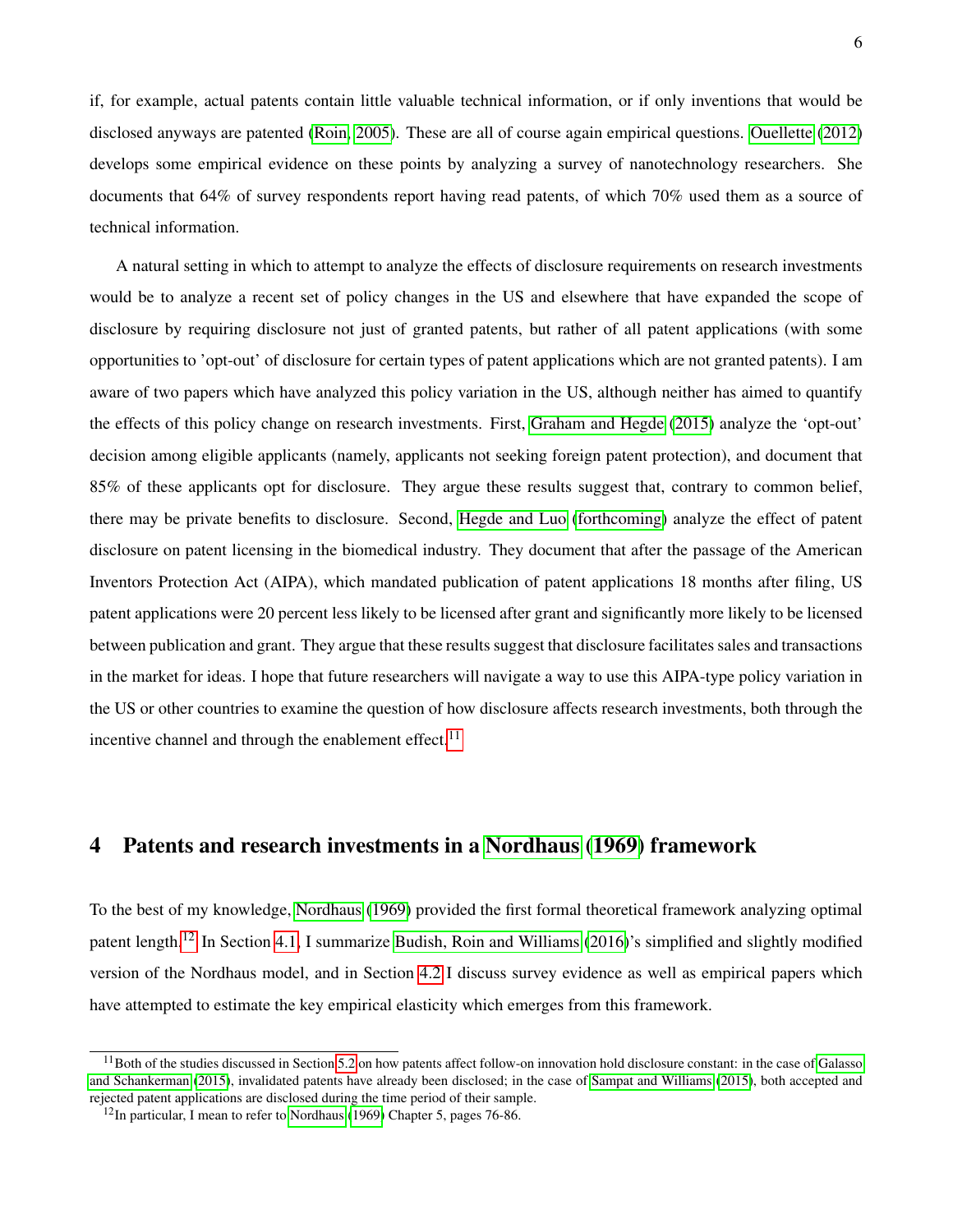#### <span id="page-8-0"></span>4.1 Theory

In the original [Nordhaus](#page-32-6) [\(1969\)](#page-32-6) model, a representative firm chooses its level of R&D investment as a scalar decision variable, and R&D generates both private and social benefits by lowering that firm's production costs for a single output good. In [Budish, Roin and Williams](#page-30-10) [\(2016\)](#page-30-10), in order to focus attention on empirical elasticities, we instead model a representative firm's decision over which potential R&D projects to invest in, and we assume that R&D investment generates private and social benefits by bringing to market inventions that would not have otherwise existed.

The set of potential inventions is of unit mass; index these potential inventions by  $i \in I$ . The R&D investment associated with pursing a potential invention *i* has a cost  $c_i$  and a probability of success  $p_i$ . If successful, the invention will generate social value for *T<sup>i</sup>* years, after which it will become technologically obsolete. Patents can be conceptualized in this stylized model as providing a fixed number of years *tpatent* during which a successful invention can be sold by a monopolist, after which there can be free entry. While successful inventions are nonobsolete and are priced by a monopolist, they generate annual profits of  $\pi_i$  and annual social value of  $v_i^m$ . While successful inventions are non-obsolete and priced competitively, they generate annual social value of  $v_i^c$ . We ignore discounting by assuming that R&D investment is a one-time cost incurred at time 0, and assuming that the annual quantities  $\pi_i$ ,  $v_i^m$ , and  $v_i^c$  grow at a discount rate which is the same for the firm and society.

The firm will choose to invest R&D in potential invention *i* if and only if the number of years of expected monopoly life (that is, the minimum of  $t_{pattern}$  and the socially useful life of the technology  $T_i$ ) times the riskadjusted profits per year  $(p_i \text{ times } \pi_i)$  exceeds the cost of the R&D investment  $c_i$ :  $p_i \cdot \min(t_{pattern}, T_i) \cdot \pi_i \ge c_i$ . The social value of the firm bringing invention *i* to market is  $p_i \cdot [\min(t_{pattern}, T_i) \cdot v_i^m + (T_i - \min(t_{pattern}, T_i)) \cdot v_i^c] - c_i$ .

[Budish, Roin and Williams](#page-30-10) [\(2016\)](#page-30-10) use this simple framework to derive expressions for the benefits and costs of a marginal increase in the patent term *tpatent*. The benefit of a marginal increase in the patent term is that more inventions will be elicited on the margin. Letting ξ denote the quantity of inventions elicited at the margin, we can write these benefits as:

<span id="page-8-1"></span>Benefits = 
$$
\underbrace{\xi}_{\text{elasticity of R&D}} \times \underbrace{\mathbb{E}_{\mathcal{E}_{\text{ML}_i \cdot \pi_i = c_i} [\mathcal{E}_{\text{TL}_i} \cdot v_i^c - \mathcal{E}_{\text{ML}_i} \cdot (v_i^c - v_i^m) - c_i]}_{\text{social value of marginal inventions}}.
$$
(1)

The cost of a marginal increase in the patent term is that inframarginal inventions – that is, inventions that would have been developed even in the absence of the patent term extension – spend a larger share of their socially useful life under monopoly pricing, which generates additional deadweight loss. We can write these costs as: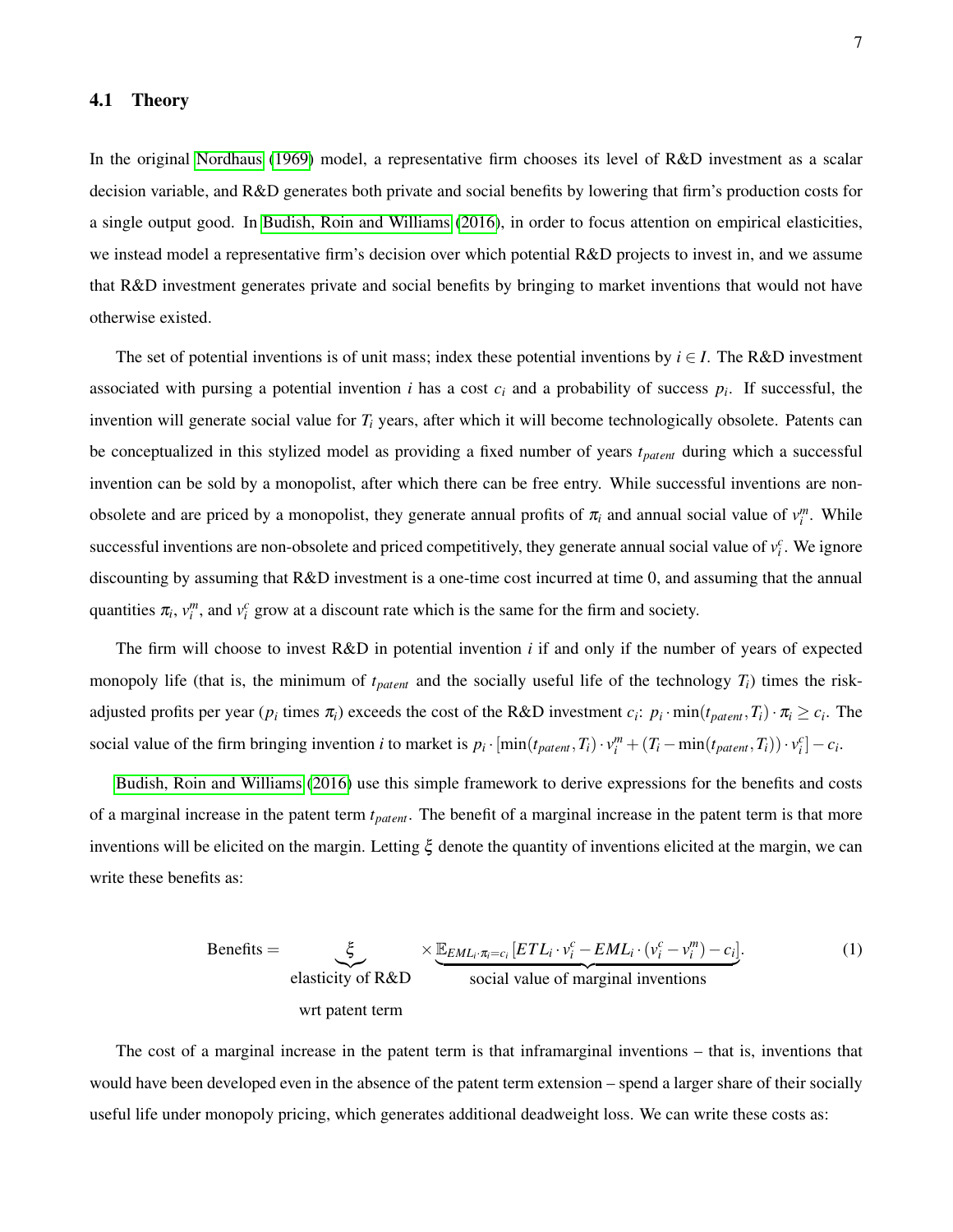$$
\text{Costs} = \int_{I} \underbrace{\mathbf{1}_{\{EML_i \cdot \pi_i \ge c_i\}} \mathbf{1}_{\{T_i > t_{pattern}\}}}_{\text{intensive margin}} \times \underbrace{(v_i^c - v_i^m) \, di.}_{\text{deadweight loss}} \tag{2}
$$

Optimal policy in the [Nordhaus](#page-32-6) [\(1969\)](#page-32-6) framework equates these benefits and costs at the margin. The ξ parameter in Equation [\(1\)](#page-8-1) quantifies the extent to which stronger patent protection (in the form of longer patent terms) are effective in inducing additional research investments. As we discuss in Section [4.2,](#page-9-0) while it is straightforward to define this parameter theoretically, this parameter is difficult to empirically estimate because it requires drawing inferences about inventions that could have been developed – in the sense of being scientifically feasible – but which were never brought to market because the prevailing patent term was too short to incentivize the necessary private research investments.

#### <span id="page-9-0"></span>4.2 Empirics

#### 4.2.1 Survey evidence

Three influential surveys have documented evidence on the importance of patents in spurring research investments: [Mansfield](#page-31-13) [\(1986\)](#page-31-13), the so-called Yale survey [\(Levin, Klevorick, Nelson and Winter, 1987\)](#page-31-10), and the so-called Carnegie Mellon survey [\(Cohen, Nelson and Walsh, 2000\)](#page-30-8).

[Mansfield](#page-31-13) [\(1986\)](#page-31-13) conducted a survey aimed at shedding light on the impact of patents on the rate of development of and commercialization of new inventions. The survey included a random sample of 100 firms from twelve US industries.<sup>[13](#page-9-1)</sup> The survey asked respondents to estimate the proportion of its inventions developed in 1981-83 which would not have been developed had the firm been unable to obtain patent protection.<sup>[14](#page-9-2)</sup> Table [1](#page-10-0) summarizes the key tabulation of his results, across industries. In seven of the twelve industries surveyed, patent protection is estimated to be of limited importance in both the development and commercialization of new inventions. In only two industries - chemicals and pharmaceuticals - are patents deemed to be essential to the introduction of 30 percent or more of inventions. Table 2 of [Mansfield](#page-31-13) [\(1986\)](#page-31-13) (not shown here) documents that in industries where patents are self-reported to be more important (as in Table [1\)](#page-10-0), firms also self-report patenting a higher share of patentable inventions.

[Levin, Klevorick, Nelson and Winter](#page-31-10) [\(1987\)](#page-31-10) report tabulations from the so-called Yale survey which aimed to shed light on the R&D appropriability conditions in different industries. The authors identified a sample of publicly

<span id="page-9-1"></span><sup>13</sup>The sampling frame was all firms on a list published in *Business Week* in 1982 of firms in those twelve industries spending over \$1 million (or 1 percent of sales, if sales were at least \$35 million) on R&D in 1981, as well as a group of smaller firms listed in *Poor's Register*. He notes that "practically all" surveyed firms filled out a detailed questionnaire, with only 4 of 100 firms not responding, and the major executives of 25 firms were also interviewed.

<span id="page-9-2"></span> $14$ An "invention" was defined as a prescription for a new or improved product or process (or one or more components or facets thereof) that is prospectively useful and that is not obvious to one skilled in the relevant art at the time the idea is generated.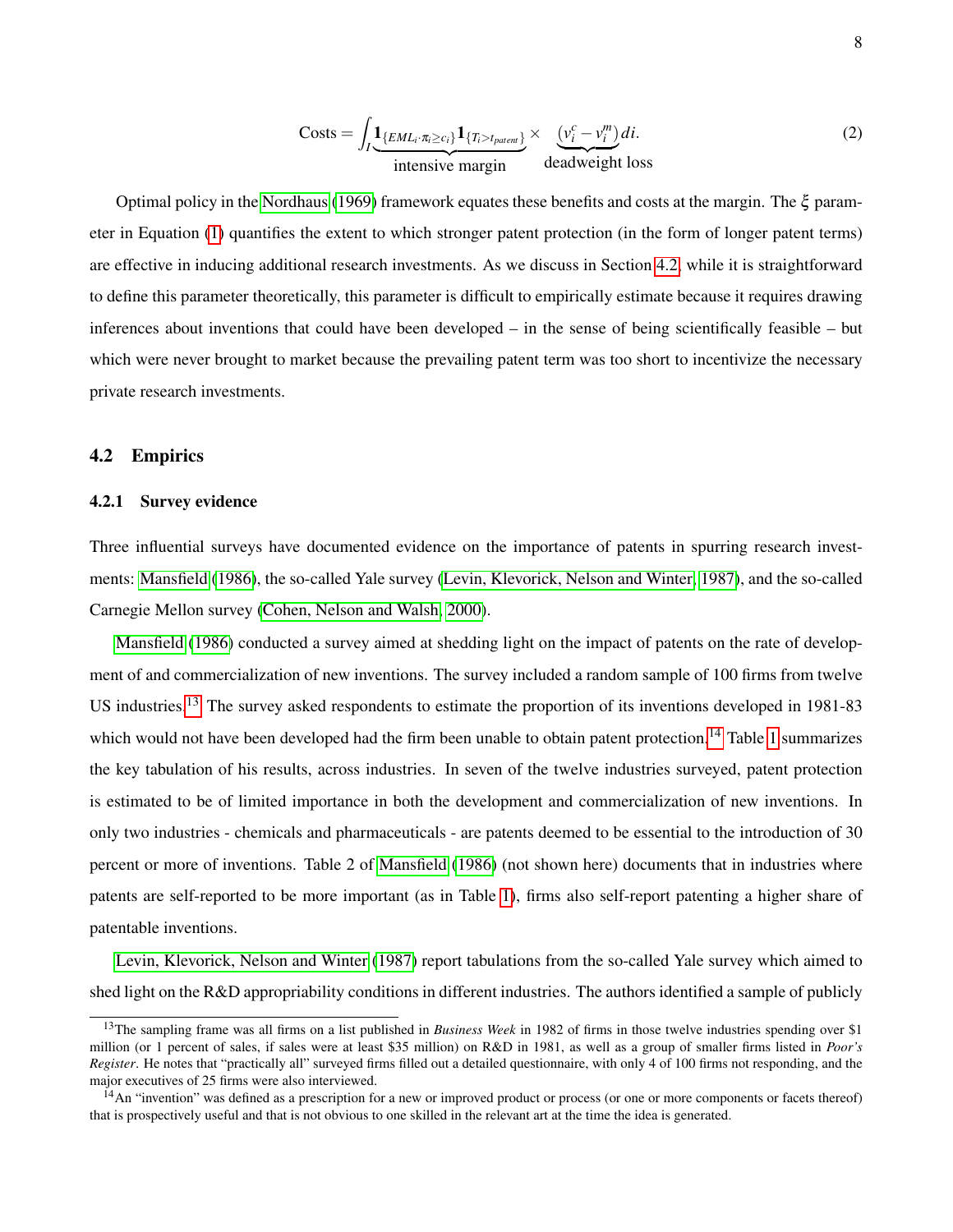| Industry                  | Percent That Would Not<br>Have Been Introduced | Percent That Would Not<br>Have Been Developed |  |  |
|---------------------------|------------------------------------------------|-----------------------------------------------|--|--|
| Pharmaceuticals           | 65                                             | 60                                            |  |  |
| Chemicals                 | 30                                             | 38                                            |  |  |
| Petroleum                 | 18                                             | 25                                            |  |  |
| Machinery                 | 15                                             | 17                                            |  |  |
| Fabricated metal products | 12                                             | 12                                            |  |  |
| Primary metals            | 8                                              |                                               |  |  |
| Electrical equipment      |                                                | 11                                            |  |  |
| Instruments               |                                                |                                               |  |  |
| Office equipment          |                                                |                                               |  |  |
| Motor vehicles            |                                                |                                               |  |  |
| Rubber                    | 0                                              |                                               |  |  |
| <b>Textiles</b>           | 0                                              |                                               |  |  |

<span id="page-10-0"></span>Table 1: Patents and research investments: Evidence from [Mansfield](#page-31-13) [\(1986\)](#page-31-13) survey

| Percent of Developed or Commercially Introduced Inventions That Would Not Have Been Developed |  |  |  |  |  |  |  |
|-----------------------------------------------------------------------------------------------|--|--|--|--|--|--|--|
| or Commercially Introduced if Patent Protection Could Not Have Been Obtained,                 |  |  |  |  |  |  |  |
| Twelve Industries, 1981-83. <sup>a</sup>                                                      |  |  |  |  |  |  |  |

Source: [Mansfield](#page-31-13) [\(1986\)](#page-31-13) Table 1.

traded firms with R&D expenses, and sent questionnaires to employees (determined through communication with the CEO) with knowledge of the major lines of business at the firm.[15](#page-10-1) The authors asked respondents to rate the effectiveness of alternative means of capturing and protecting the competitive advantages of new or improved processes and products on a seven-point scale: patents to prevent duplication, patents to secure royalty income, secrecy, lead time, moving quickly down the learning curve, and sales or service efforts. In aggregate, patents were reported to be the least effective mechanism of appropriation for new processes, with secrecy being the most effective. Product patents were reported to be relatively more effective, although less so than several other strategies such as lead time and sales or service efforts. Table [2](#page-11-0) documents tabulations of these survey responses at the industry level, for the eighteen industries with ten or more survey responses. As in [Mansfield](#page-31-13) [\(1986\)](#page-31-13), the chemical industries stand out as reporting higher patent effectiveness, for both process and product patents. Even among that group, only the pharmaceutical (drugs) industry reported patents to be the most effective mechanism of appropriation for both product and process patents. [Levin, Klevorick, Nelson and Winter](#page-31-10) [\(1987\)](#page-31-10) conjecture that patents may be more effective in the chemical industry due to relatively clearer standards of patent validity and/or infringement due to molecules being discrete and differentiable.

<span id="page-10-1"></span><sup>15</sup>The sampling frame was again the *Business Week* annual R&D survey, which was used to identify all publicly traded firms that reported R&D expenses in excess of 1% of sales or \$35 (a total of 746 firms in 1981). Dun and Bradstreet's *Million Dollar Directory* was used to assign each firm to its major line of business. The authors received 650 responses (representing 130 lines of business) from the final sampling frame of 1,562 units.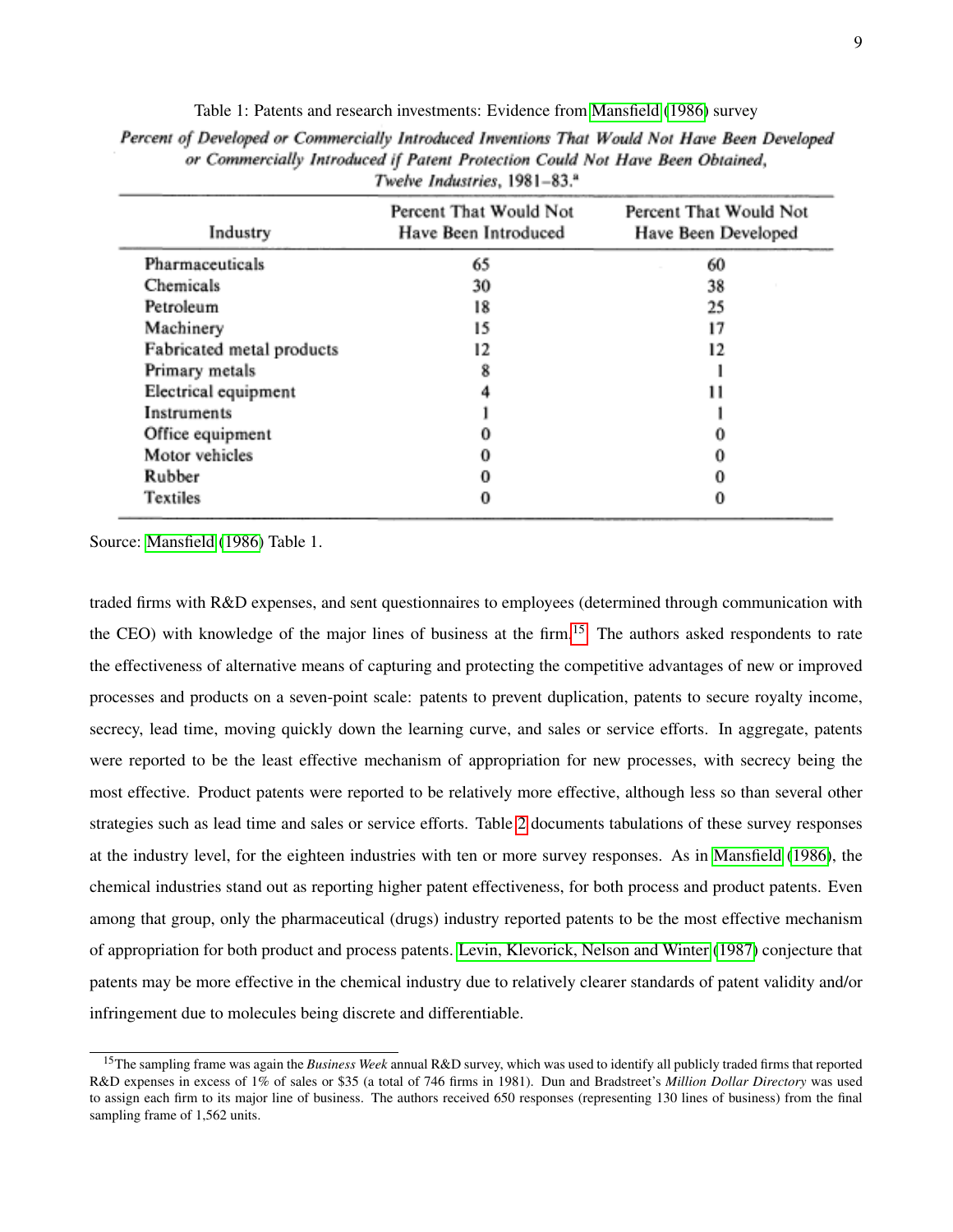|                                  | Process patents |                   | Product patents |                   |  |
|----------------------------------|-----------------|-------------------|-----------------|-------------------|--|
| Industry                         | Mean            | Standard<br>error | Mean            | Standard<br>error |  |
| Pulp, paper, and paperboard      | 2.6             | 0.3               | 3.3             | 0.4               |  |
| Cosmetics                        | 2.9             | 0.3               | 4.1             | 0.4               |  |
| Inorganic chemicals              | 4.6             | 0.4               | 5.2             | 0.3               |  |
| Organic chemicals                | 4.1             | 0.3               | 6.1             | 0.2               |  |
| Drugs                            | 4.9             | 0.3               | 6.5             | 0.1               |  |
| Plastic materials                | 4.6             | 0.3               | 5.4             | 0.3               |  |
| Plastic products                 | 3.2             | 0.3               | 4.9             | 0.3               |  |
| Petroleum refining               | 4.9             | 0.4               | 4.3             | 0.4               |  |
| Steel mill products              | 3.5             | 0.7               | 5.1             | 0.6               |  |
| Pumps and pumping equipment      | 3.2             | 0.4               | 4.4             | 0.5               |  |
| Motors, generators, and controls | 2.7             | 0.3               | 3.5             | 0.5               |  |
| Computers                        | 3.3             | 0.4               | 3.4             | 0.4               |  |
| Communications equipment         | 3.1             | 0.3               | 3.6             | 0.3               |  |
| Semiconductors                   | 3.2             | 0.4               | 4.5             | 0.4               |  |
| Motor vehicle parts              | 3.7             | 0.4               | 4.5             | 0.4               |  |
| Aircraft and parts               | 3.1             | 0.5               | 3.8             | 0.4               |  |
| Measuring devices                | 3.6             | 0.3               | 3.9             | 0.3               |  |
| Medical instruments              | 3.2             | 0.4               | 4.7             | 0.4               |  |
| Full sample                      | 3.5             | 0.06              | 4.3             | 0.07              |  |

<span id="page-11-0"></span>Table 2: Patents and appropriability: Evidence from Yale survey

Source: [Levin, Klevorick, Nelson and Winter](#page-31-10) [\(1987\)](#page-31-10) Table 2.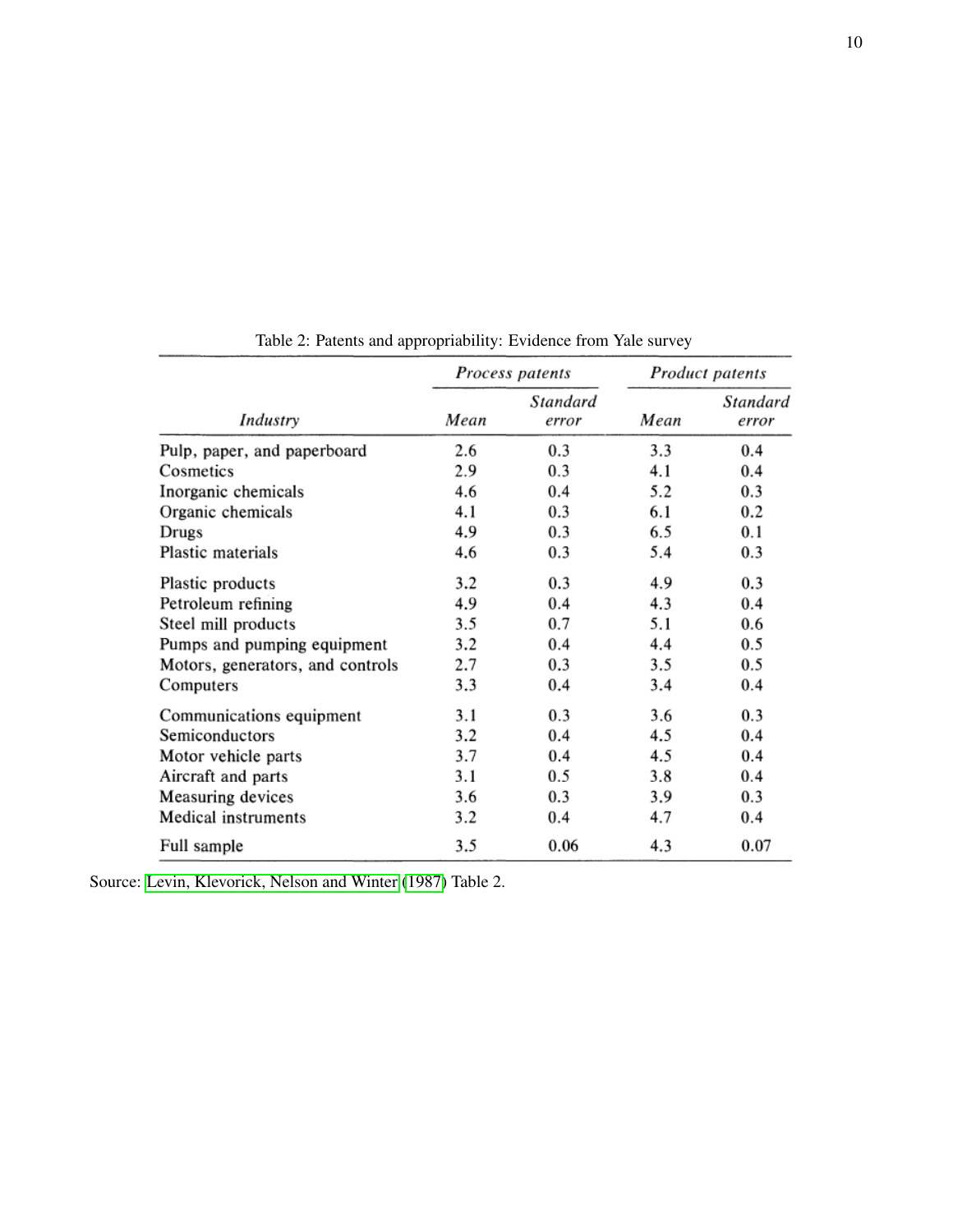[Cohen, Nelson and Walsh](#page-30-8) [\(2000\)](#page-30-8) report tabulations from the so-called Carnegie Mellon survey, which built closely on the Yale survey and was aimed at evaluating whether appropriability conditions changed over time with a series of reforms in the 1980s which were perceived as strengthening the patent system. The authors surveyed R&D labs/units of manufacturing firms.<sup>[16](#page-12-0)</sup> The survey asked respondents about the effectiveness of various appropriability mechanisms (patents, secrecy, lead time, complementary sales and service, and complementary manufacturing facilities and know-how), where effectiveness was measured as the percentage of product or process innovations for which each appropriability mechanism was effective (less than 10%, 10-40%, 41-60%, 61-90%, greater than 90%). Tables 1 and 2 of [Cohen, Nelson and Walsh](#page-30-8) [\(2000\)](#page-30-8) (not shown) indicate, consistent with the earlier [Mansfield](#page-31-13) [\(1986\)](#page-31-13) and Yale surveys, that patents are reported to be important for product innovations in the drug and medical equipment industries, but in no industry are patents regarded as the most effective appropriability mechanisms.

Across industries, all three surveys documented evidence that on average firms report that patents have limited effectiveness as an appropriation mechanism relative to other levers such as lead time and trade secrecy, but that in a few industries – namely, chemicals and pharmaceuticals – firms report that patents are essential for spurring R&D investments. This survey evidence is useful to keep in mind partly because several of the empirical analyses of the relationship between patents and research investments described below focus on particular industries.

#### 4.2.2 Evidence from patent law changes

Moving beyond survey evidence to empirically estimate the relationship between patent strength and research investments requires finding variation in the patent strength that we (as a society) provide to different types of potential inventions. Several researchers have investigated using changes in patent laws as a source of such variation.

[Sakakibara and Branstetter](#page-32-12) [\(2001\)](#page-32-12) is the first such analysis of which I am aware, providing a very careful study of a 1988 Japanese patent reform. While this reform packaged a number of legal changes, the authors argue that perhaps the most important feature was a change from a single-claim patent system to the type of multi-claim patent system common in the US and elsewhere, in which one patent application can include multiple claims. They note that patent experts argue that this reform broadened the scope of patent protection provided under Japanese law. Using data from the Japanese Patent Office, they document a sharp and immediate increase in the number of claims per patent application, consistent with this reform being salient to applicants. The authors then use data on the R&D investments of around 300 publicly traded Japanese manufacturing firms to empirically test whether broader patent rights – as induced by this reform – increase research investments. The time series evidence

<span id="page-12-0"></span><sup>&</sup>lt;sup>16</sup>The sampling frame of 3.240 labs was randomly drawn from eligible labs in the Directory of American Research and Technology or belonging to firms in Standard and Poor's Compustat database stratified by 3-digit SIC code. The authors received 1,478 responses and further restricted the sample to firms with at least \$5 million in sales or business units with at least 20 employees for a final sample of 1,165 observations.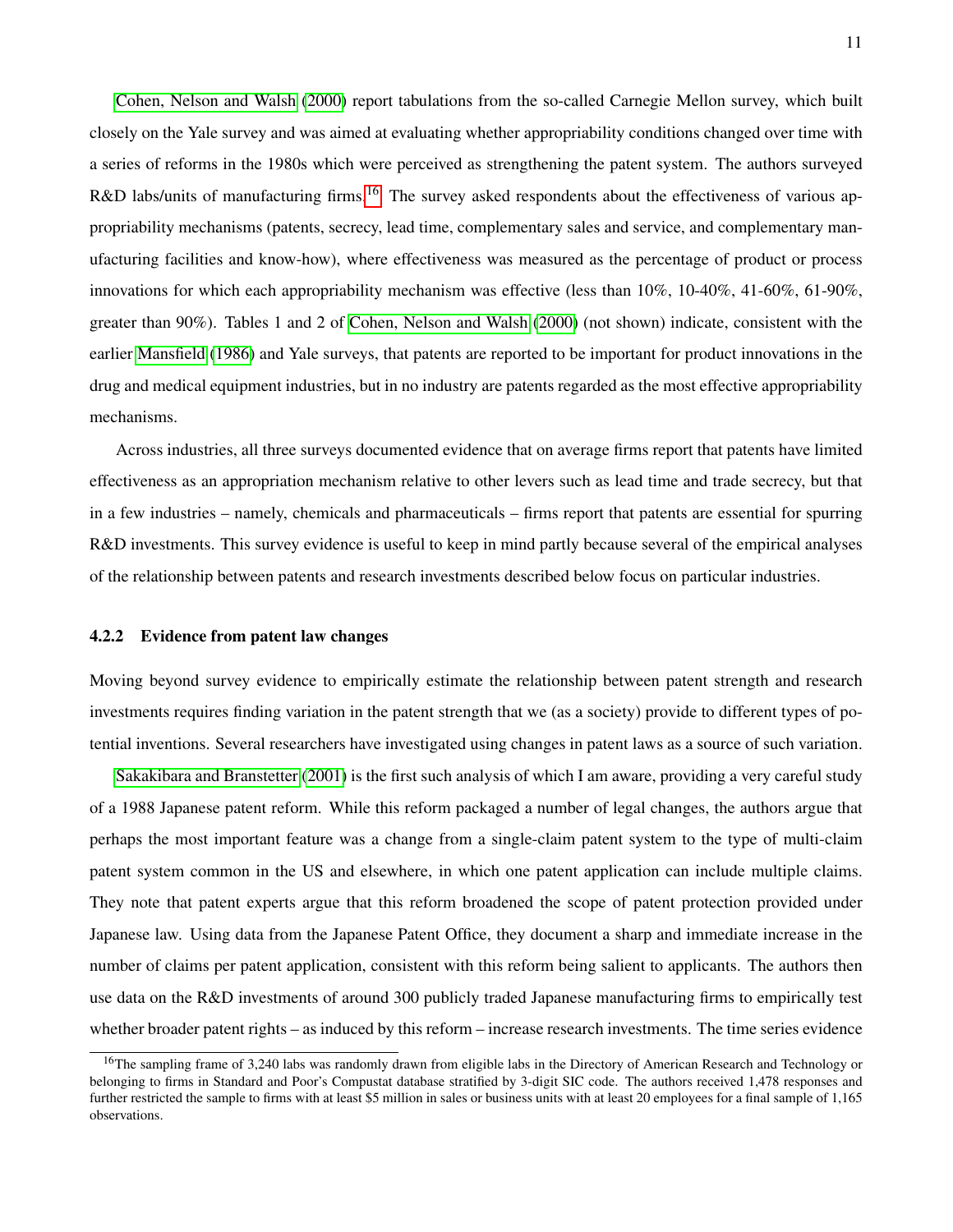<span id="page-13-0"></span>

Figure 1: Patent law changes and research investments: Evidence from [Sakakibara and Branstetter](#page-32-12) [\(2001\)](#page-32-12)

Source: [Sakakibara and Branstetter](#page-32-12) [\(2001\)](#page-32-12) Figure 5.

presented in Figure [1](#page-13-0) (which reproduces Figure 5 of their paper) documents that while there was an increase over time in R&D investments that predates the 1988 reform, there is little evidence for a deviation in this trend after the 1988 reform. Based on this as well as similar evidence from a variety of similar analyses, the authors conclude that while the patent reform clearly induced a behavioral response by Japanese firms (as evidence by the change in claim behavior), there is little evidence that the broader patent protection provided by the reform resulted in increased levels of R&D investments.

Perhaps the best-known analysis of patent law changes is that of [Lerner](#page-31-14) [\(2009\)](#page-31-14). Lerner collected records of major patent policy changes in 60 countries over 150 years. Because cross-country data on R&D investments analogous to that used by [Sakakibara and Branstetter](#page-32-12) [\(2001\)](#page-32-12) is not available historically, Lerner instead constructs a novel measure of R&D investment: he chooses a country (Great Britain) that had a relatively stable patent policy over the time period of study, and analyzes how foreigners' decisions to file patents in Great Britain change as a function of patent law changes in their home country. For example, if Japan lengthens its patent term, do Japanese firms increase their propensity to apply for patents in Great Britain? The advantage of this approach is that even though Japan's patent law change may induce changes in firms' decisions over whether or not to file for patent protection in Japan on existing research investments, filings by Japanese firms in Great Britain should change only if these Japanese firms change their research investments. Figure [2](#page-15-0) (which reproduces Figure 2 of [Lerner](#page-31-14) [\(2009\)](#page-31-14)) graphically depicts the average change in patent applications around the date of patent-strengthening policy changes, net of an index that controls for changes in patent filings that are common across countries within a year.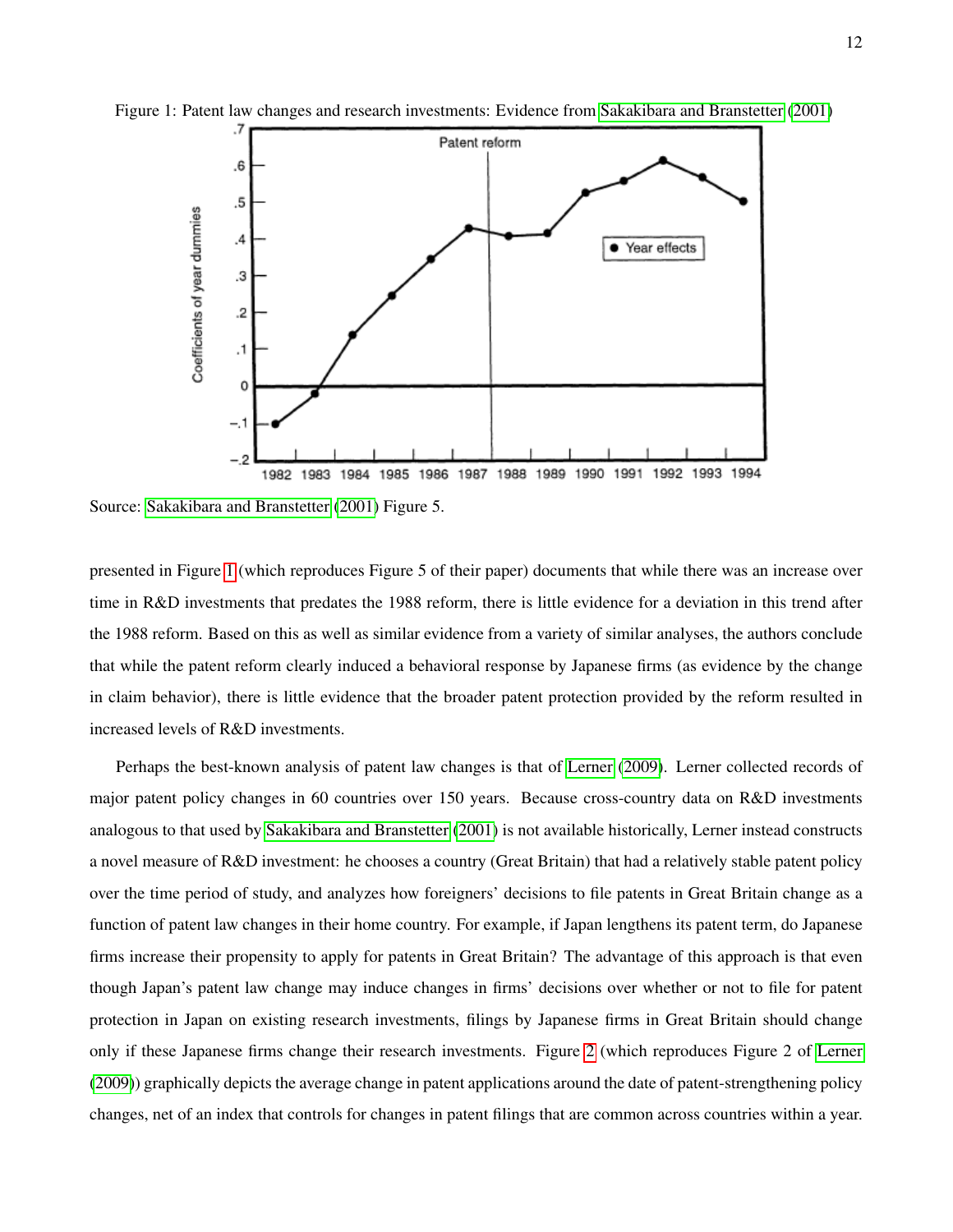Filings by domestic entities in either their home country (thin solid line) or in Great Britain (dashed line) were flat or if anything fell after the patent laws were strengthened. Based on this as well as similar evidence from a variety of similar analyses, Lerner concludes that there is little evidence that stronger patent laws result in increases in R&D investments as measured by patent filings.

As noted by the authors of these two papers, the lack of an observed relationship between stronger patent rights and research investments is a puzzling result. [Lerner](#page-31-14) [\(2009\)](#page-31-14), for example, notes: "It runs not only against our intuition as economists that incentives affect behavior, but also counter to the findings in the 'law and finance' literature that stronger property rights...encourage economic growth." In other work joint with Eric Budish and Ben Roin [\(Budish, Roin and Williams, 2016\)](#page-30-10), I have argued that these results are less puzzling than they may seem on first glance. As noted by the authors of these studies, as implemented in practice – often as part of trade negotiations – patent law changes may affect domestic R&D through other mechanisms such as changes in foreign competition. More generally, these types of studies by construction investigate how R&D investments by domestic firms respond to domestic changes in patent laws, but it isn't clear that this thought experiment is the right one. First, if a "large" economy (like the US) were to lengthen its patent term, that would affect the investment incentives not only of US firms but also of non-US firms that aim to sell their goods to US consumers. Second, because technologies are developed for a global market, patent law changes in "small" economies likely generate relatively small sources of variation in global R&D incentives. For both reasons, we might expect estimates of the elasticity of research investments with respect to patent terms that are based on country-specific law changes to be biased towards zero.

### 4.2.3 Evidence from variation in clinical trial length

Given the limitations inherent in using patent law changes as variation, a natural question is whether we can isolate other alternative forms of variation in effective patent terms. [Budish, Roin and Williams](#page-30-12) [\(2015\)](#page-30-12), described below, provide one such attempt.

On paper, the US patent system provides an identical 20 year patent term to all potential inventions. However, in practice some inventions receive fewer than 20 years of effective patent protection. One example of such uneven effective patent protection arises in the case of drug development. Before a drug can be sold to consumers, firms are required by regulators such as the US Food and Drug Administration (FDA) to document evidence from randomized clinical trials that their drug is safe and effective. However, private firms face strong economic and legal incentives to file for patent protection on candidate drug compounds very early in the drug discovery process, *prior* to starting clinical trials. What that means is that in practice, we – as a society – have designed our patent system to provide shorter effective patent terms to drugs developed to treat patient groups who require longer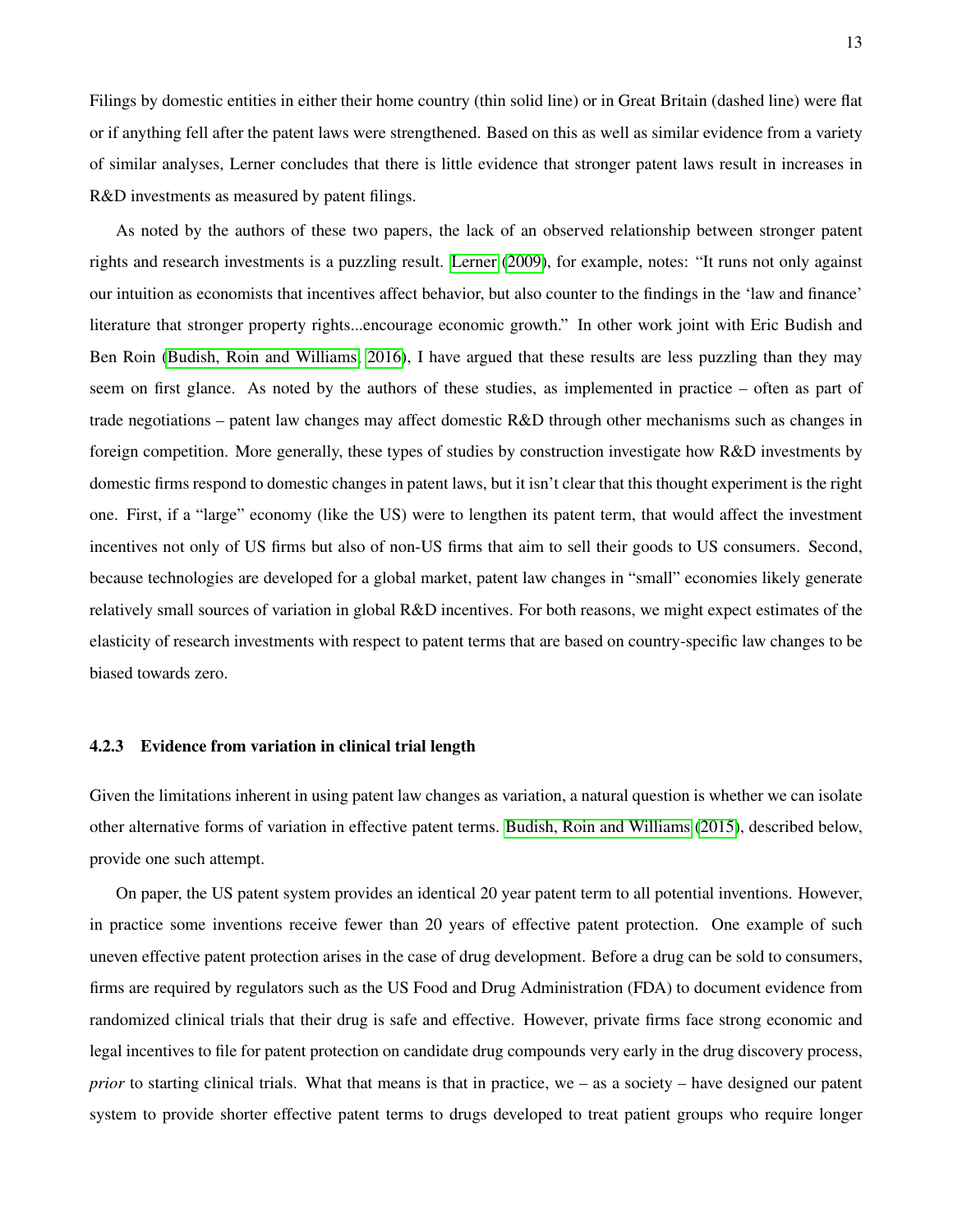

<span id="page-15-0"></span>Figure 2: Patent law changes and research investments: Evidence from [Lerner](#page-31-14) [\(2009\)](#page-31-14)

Source: [Lerner](#page-31-14) [\(2009\)](#page-31-14) Figure 2.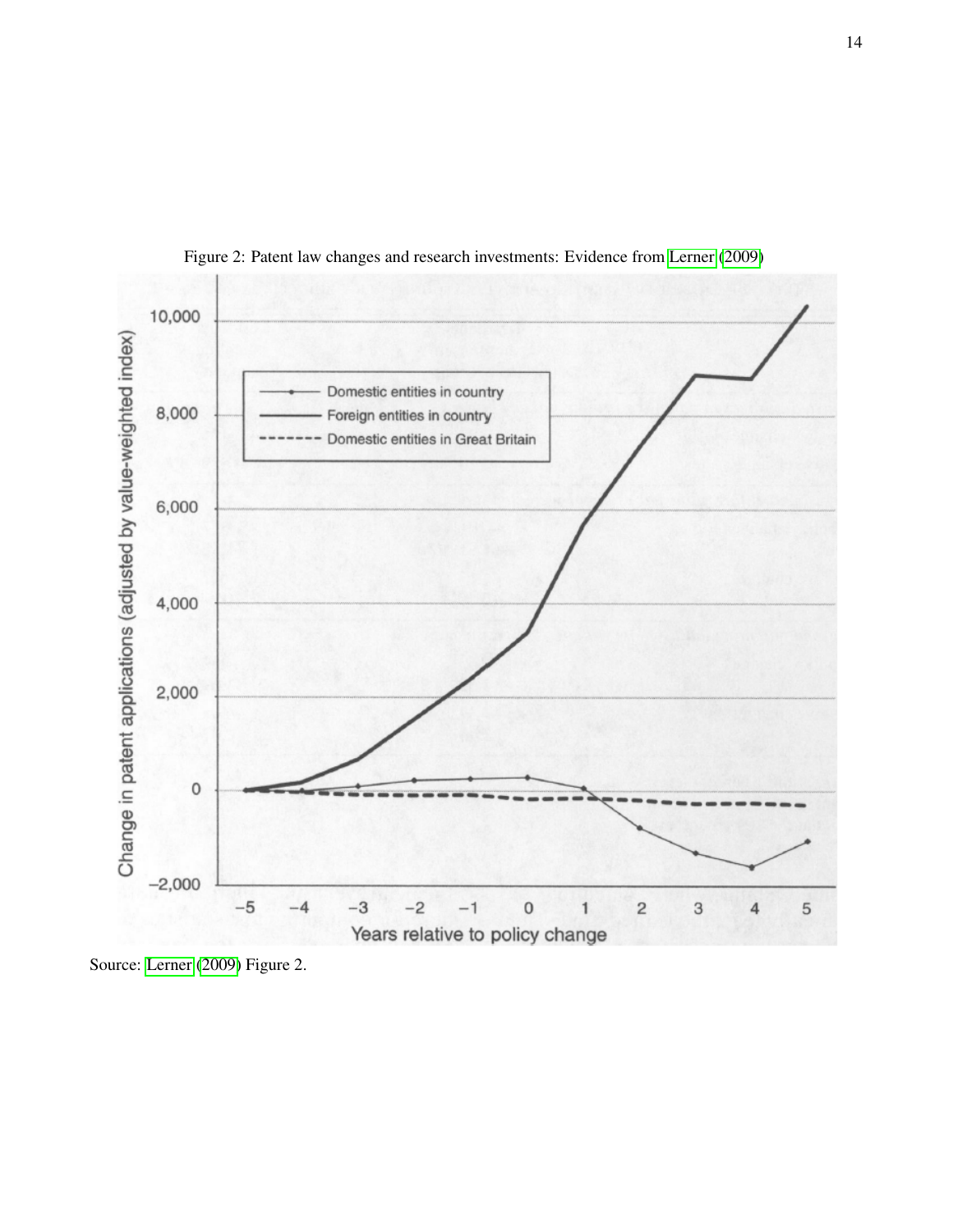clinical trials: with a fixed patent term, every additional day in clinical trials is one fewer day that a firm can charge supra-competitive prices on a drug that is being sold to consumers.

Because evidence of "effectiveness" is traditionally defined by the FDA as evidence that a drug improves survival outcomes of patients, the length of a given clinical trial is in large part determined by the time it will take to show improved survival for the treated patient population. The simple statistics of power calculations imply that clinical trials will need to be longer if the drug targets a patient population with a lower mortality rate: for example, it will take less time to document a statistically significant improvement in survival among late-stage breast cancer patients than it will among early-stage breast cancer patients. Of course, having to conduct longer clinical trials may well matter for reasons other than receiving a shorter patent term: longer clinical trials likely cost more, both in direct financial costs and in a time value of money sense. Such alternative factors complicate use of this empirical context to directly estimate an elasticity of research investments with respect to the patent term, as we discuss more below.

In [Budish, Roin and Williams](#page-30-12) [\(2015\)](#page-30-12), we analyze this distortion in the context of cancer drug development. The treatment of cancer tends to be organized by the organ in which the cancer originates (e.g. breast, lung, prostate) and the stage of the cancer at the time of diagnosis (local, regional, metastatic). This medical categorization of cancer types provides a natural framework within which we attempt to categorize observed and potential research investments into cancer treatments. That is, even if we never observe private firms attempting to develop drugs to treatment patients with a particular type of cancer, we know from a medical perspective the full set of cancer patient groups that exist and can use this categorization to test for the existence of "missing inventions" due to a lack of economic incentives to make R&D investments in certain patient groups. The cancer-stage classification outlined above is natural for this purpose in part because cancer drugs are approved by the FDA for treatment of a patient group at the same cancer stage level. For example, Genentech's drug Bevacizumab was approved by the FDA in 2004 for the treatment of patients with metastatic carcinoma of the colon and rectum. We construct measures of research investments for patients diagnosed with different cancer-stage types by parsing listings of which patient groups were eligible to enroll in different clinical trials, as these enrollment lists provide relatively precise information about which patient groups the sponsor was attempting to develop a new drug to treat.

For each cancer-stage, we also need to observe a proxy for how long it would likely take to develop a drug to treat that patient group. Because many cancer-stage patient groups have never had a drug developed, using observed clinical trial lengths is not possible.[17](#page-16-0) We focus on survival time as a proxy for clinical trial length, given

<span id="page-16-0"></span> $17$ In addition to this non-observability constraint, using observed clinical trial lengths as a proxy for firms expectations would likely be biased, because the set of trials that have been conducted is – as posited by our theoretical model – not a random subset of the universe of potential trials. In particular, we would expect that clinical trials to treat patient groups with long survival times may be more likely to occur in practice if for some reason they are allowed to conduct shorter trials via, e.g. showing evidence that the drug improves a surrogate endpoint rather than improving survival.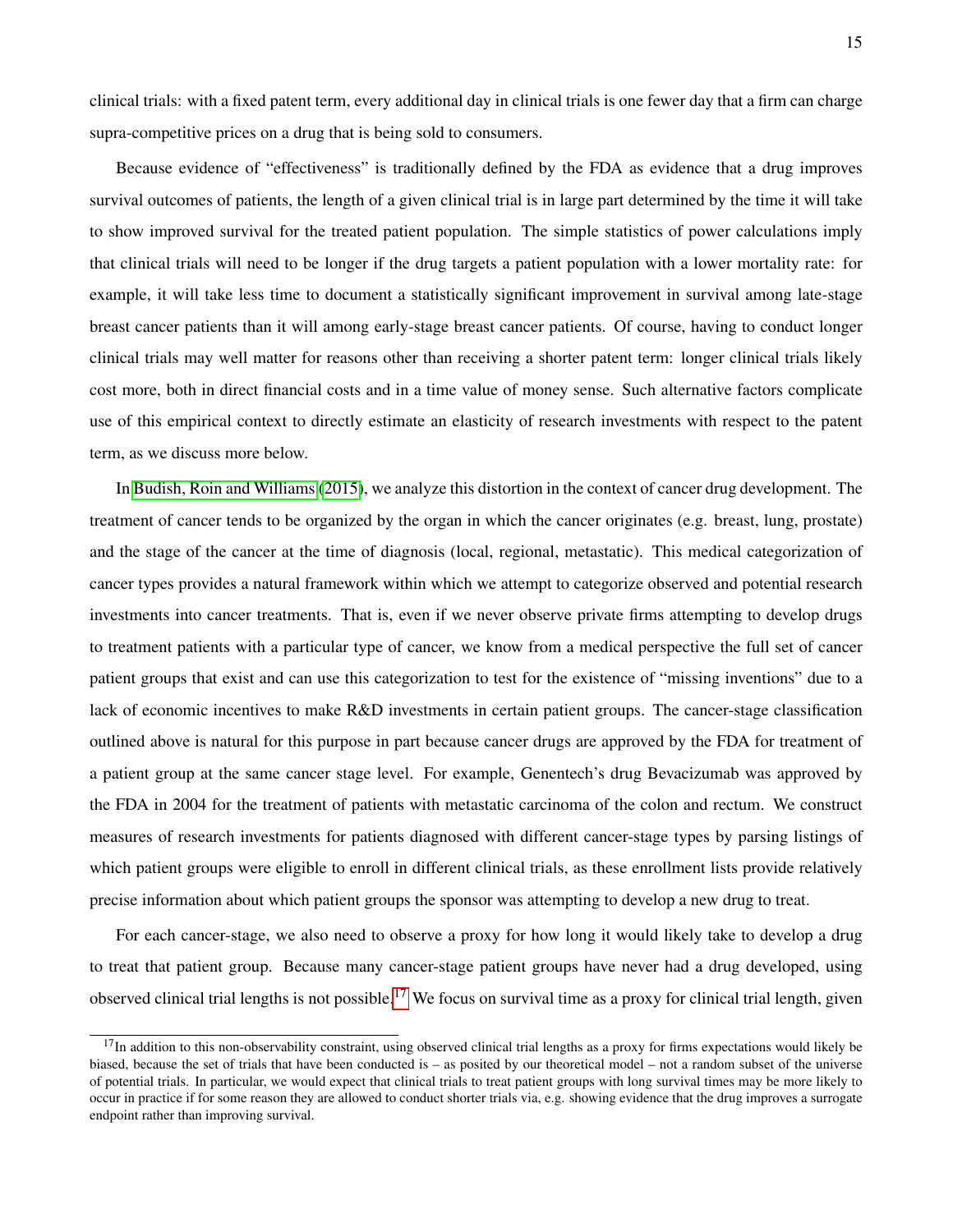<span id="page-17-0"></span>

Figure 3: Research investments and clinical trial length: Evidence from [Budish, Roin and Williams](#page-30-12) [\(2015\)](#page-30-12)

Source: [Budish, Roin and Williams](#page-30-12) [\(2015\)](#page-30-12) Figure 1 Panel A.

that survival time predicts potential clinical trial length in the statistical sense described above, and because for cancer patients relatively rich data is available tracking the survival time of cancer patients diagnosed with different cancer-stages (for example, from the SEER cancer registry).

We use this data to first document that – consistent with our conjectured distortion – patient groups requiring longer clinical trials (as proxied by having higher survival rates) tend to less frequently be the target of drug development efforts. Figure [3](#page-17-0) provides one tabulation of this result. Metastatic cancer patients have a much lower five-year survival rate (on the order of 10%) than regional (on the order of 50%) or localized (on the order of 70%) cancer patients, and metastatic patients are much more frequently targeted by clinical trials – being allowed to enroll in around 12,000 clinical trials in our data, compared to around 10,000 for regional patients and around 6,000 for localized patients.

While consistent with our conjectured distortion, the pattern documented in Figure [3](#page-17-0) is difficult to interpret for two reasons. First, a correlation between commercialization lags and research investments need not reflect a causal relationship. For example, it could be that the science behind developing drugs to treat localized cancers is just more difficult than the science behind developing drugs to treat metastatic cancers, so that even if clinical trials evaluating treatments for localized cancers were shorter we would not observe more of those trials. Second, even if this correlation did reflect a causal relationship, it may not be evidence of a distortion. As we clarify in a simple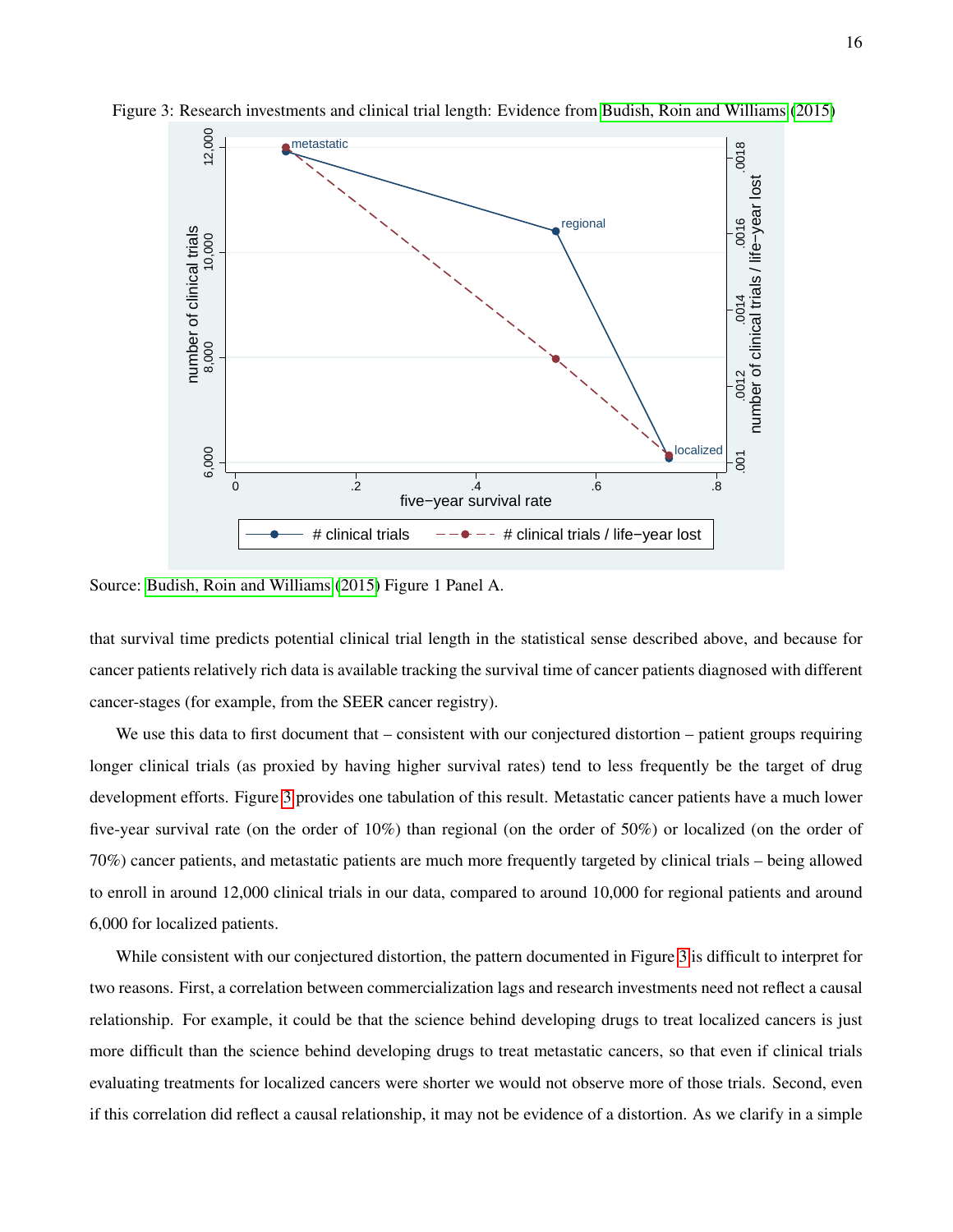theoretical framework, both private firms and the social planner are more likely to pursue projects with shorter commercialization lags, which can be completed more quickly. Our paper presents the results of two empirical tests which together address these concerns.

First, we document evidence consistent with the idea that shortening clinical trial lengths can increase research investments. Figure [4](#page-19-1) provides one tabulation of this result. Our key idea is to take advantage of the fact that for some cancers firms are not required to show that drug treatments improve survival, but instead are allowed to show that drug treatments improve an intermediate or "surrogate" endpoint that is observed more quickly. As an example, clinical trial endpoints for leukemia treatments are generally based on blood cell counts and related bone marrow measures, rather than being based on observed survival outcomes. For cancers where such surrogate endpoints are consistently and predictably allowed, we expect to see less of a negative relationship between commercialization lags and research investments. Figure [4](#page-19-1) contrasts hematologic cancers, which are essentially always approved on the basis of surrogate endpoints, with other cancers, and documents that among hematologic cancers there is not a negative relationship between five-year survival rates (our proxy for commercialization lags) and research investments.<sup>[18](#page-18-0)</sup> This fact is consistent with there being a causal relationship where if firms are allowed to conduct shorter clinical trials for a given cancer, more trials will be conducted.

Second, we test for evidence of a distortion in private research investments by contrasting public and private research investments. While – consistent with our theoretical model – both private and public research investment levels are higher for clinical trials with shorter commercialization lags, the correlation between commercialization lags and research investments is economically and statistically significantly more negative for private research investments, consistent with our conjectured distortion.

Taken together, these results suggest that private research investments are distorted away from long-term research projects. As motivated above, the patent system is one factor that could be generating this distortion, but our analysis is not able to isolate the importance of patents per se as opposed to other factors. A back-of-the-envelope calculation based on the hematologic / non-hematologic comparison described above suggests a semi-elasticity of R&D investment with respect to a one-year change in commercialization lags between 7–23 percent. Only under the very strong assumption that commercialization lags affect R&D investments only through changing the patent term would that estimate correspond to the semi-elasticity of R&D investment with respect to the patent term.<sup>[19](#page-18-1)</sup>

To summarize, evidence from patent law changes has provided little evidence that stronger patent rights encour-

<span id="page-18-0"></span><sup>&</sup>lt;sup>18</sup>The solid red linear fit line for hematologic cancers in fact displays an upward slope in Figure [4.](#page-19-1) Our theory gives no prediction on what the slope of this relationship should be, but rather only predicts the comparative static that the commercialization lag distortion should make the slope of this line more negative.

<span id="page-18-1"></span> $19$ Interpreting this estimate economically also requires making an assumption on whether factors like credit constraints or other input constraints are relevant, in the sense that having more research on certain types of projects could imply that we have less research on other types of projects. The pharmaceutical industry, as is the focus of this paper, is arguably not an industry where we think that credit constraints are relevant, but this issue is worth keeping in mind in interpreting the results of studies on this topic.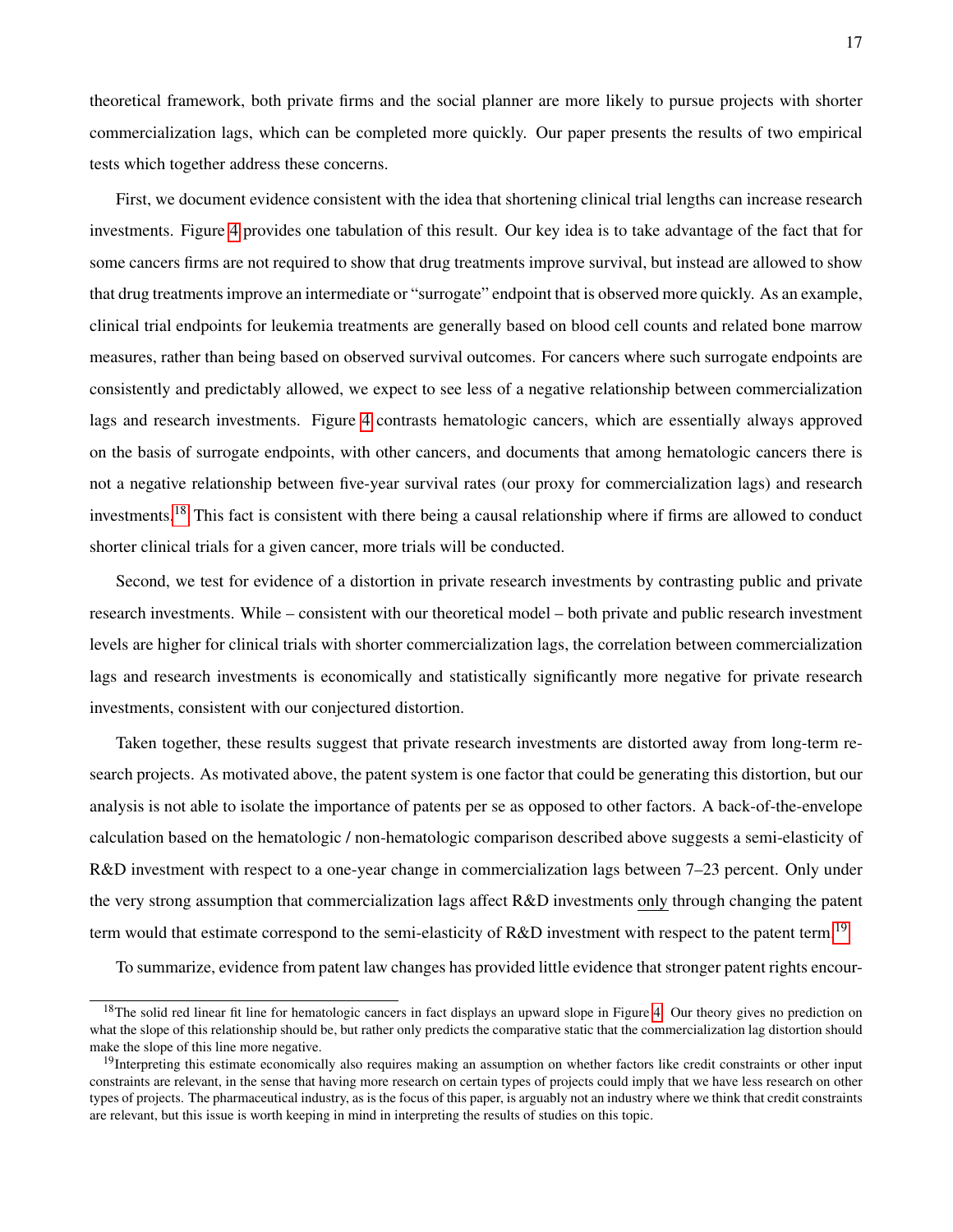<span id="page-19-1"></span>



Source: [Budish, Roin and Williams](#page-30-12) [\(2015\)](#page-30-12) Figure 4.

age research investments, but such law changes are – I argue – likely under-powered to detect such effects. While the variation in clinical trial lengths analyzed by [Budish, Roin and Williams](#page-30-12) [\(2015\)](#page-30-12) provides evidence consistent with patent length having a quantitatively important impact on research investments, that study is not able to rule out several other plausible mechanisms for the results. Identifying new sources of variation and empirical contexts in which this relationship can be more convincingly estimated is a very important avenue for future research.

# <span id="page-19-0"></span>5 Patents and research investments in a [Scotchmer](#page-32-13) [\(1991\)](#page-32-13) framework

A relatively well-developed theoretical literature has explored the question of how patents on existing technologies will affect follow-on innovation. Consider as an example a patent on a human gene sequence, such as the gene patents granted to the firm Incyte Pharmaceuticals. Sequenced genetic data may be a useful input into follow-on scientific discoveries, such as the documentation of evidence that variations of a given gene are linked to various diseases, and into follow-on commercial applications of those scientific discoveries, such as the development of gene-based diagnostic tests or pharmaceutical treatments. The question in this case is whether patents on human genes will encourage or discourage the development of follow-on innovations such as gene-based diagnostic tests.

If Incyte had knowledge of all follow-on innovations related to their patented gene, private and social incentives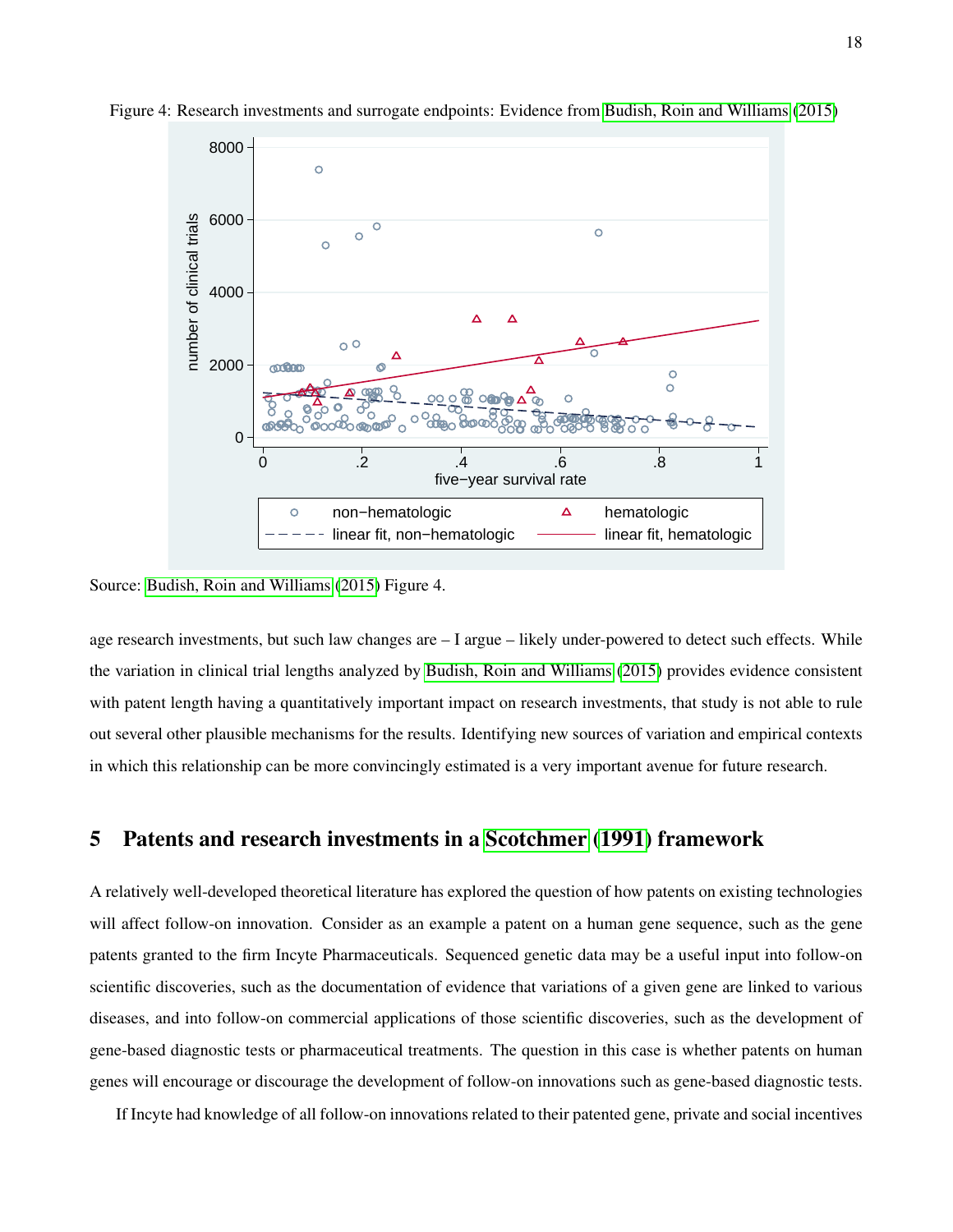would be aligned: Incyte has the private incentive to develop all socially valuable inventions. However, if ideas are "scarce" in the sense of [Scotchmer](#page-32-14) [\(2004\)](#page-32-14), some individuals or firms other than Incyte may have ideas for follow-on innovations that are not known to Incyte. In this case, follow-on inventions will require a license from Incyte. [Green and Scotchmer](#page-31-15) [\(1995\)](#page-31-15) clarify that if the "correct" licensing agreements are signed – namely, ex ante agreements which are signed prior to follow-on inventors sinking their research investments – then all socially valuable follow-on inventions will still be developed. However, if there are impediments to ex ante licensing agreements, such as asymmetric information, then follow-on innovation may be discouraged (e.g. [Bessen](#page-30-13) [\(2004\)](#page-30-13)).

Work dating back at least to [Kitch](#page-31-16) [\(1977\)](#page-31-16) has argued that patents may facilitate the coordination of investments in follow-on innovations, providing an incentive for maximizing the value of the original patent in a way that might not otherwise be realized if the original technology were instead in the public domain. This so-called "prospect theory" of patents provides one reason why we might expect a positive relationship between patents and follow-on innovation.

Taken together, this theoretical literature provides ambiguous predictions for how patent rights will impact follow-on innovation. In Section [5.1](#page-20-0) I outline a simple theoretical framework aimed at clarifying the main ideas that have been discussed in the prior theoretical literature, with the goal of clarifying the key empirical elasticity which emerges from this literature.<sup>[20](#page-20-1)</sup> In Section [5.2,](#page-23-0) I then discuss survey evidence as well as empirical papers which have attempted to estimate this elasticity.

### <span id="page-20-0"></span>5.1 Theory

Assume all actors are risk neutral.<sup>[21](#page-20-2)</sup> One firm (Incyte) holds a set of upstream technologies (genes). There exists a supply of downstream product developers, each of whom has a probability  $\pi$  of discovering an innovation, which yields the ability to provide a downstream commercial application (gene-based diagnostic tests) at zero marginal cost. I assume that ideas are scarce and that the set of potential innovations is large enough to abstract away from cases in which two downstream product developers discover the same innovation (apart from generic entry, discussed below). The downstream market has demand *D*(*p*), which I assume is differentiable and decreasing with respect to price (*i.e.*  $D'(p) < 0$ ).

*Ex post* - that is, conditional on entry and successful product development - downstream product developers choose the optimal price to maximize profits:

<span id="page-20-1"></span> $^{20}$ Note that this simple framework fails to capture some important theoretical models in the prior literature, such as the contribution of [Bessen and Maskin](#page-30-14) [\(2009\)](#page-30-14), and also sets aside the disclosure function discussed in Section [3.](#page-6-0)

<span id="page-20-2"></span> $^{21}$ This framework is drawn from unpublished work contained in my Harvard PhD dissertation; I am very grateful to Ed Glaeser for comments while I was a graduate student. This framework is very similar in spirit to the analytical framework presented in [Galasso and](#page-30-11) [Schankerman](#page-30-11) [\(2015\)](#page-30-11).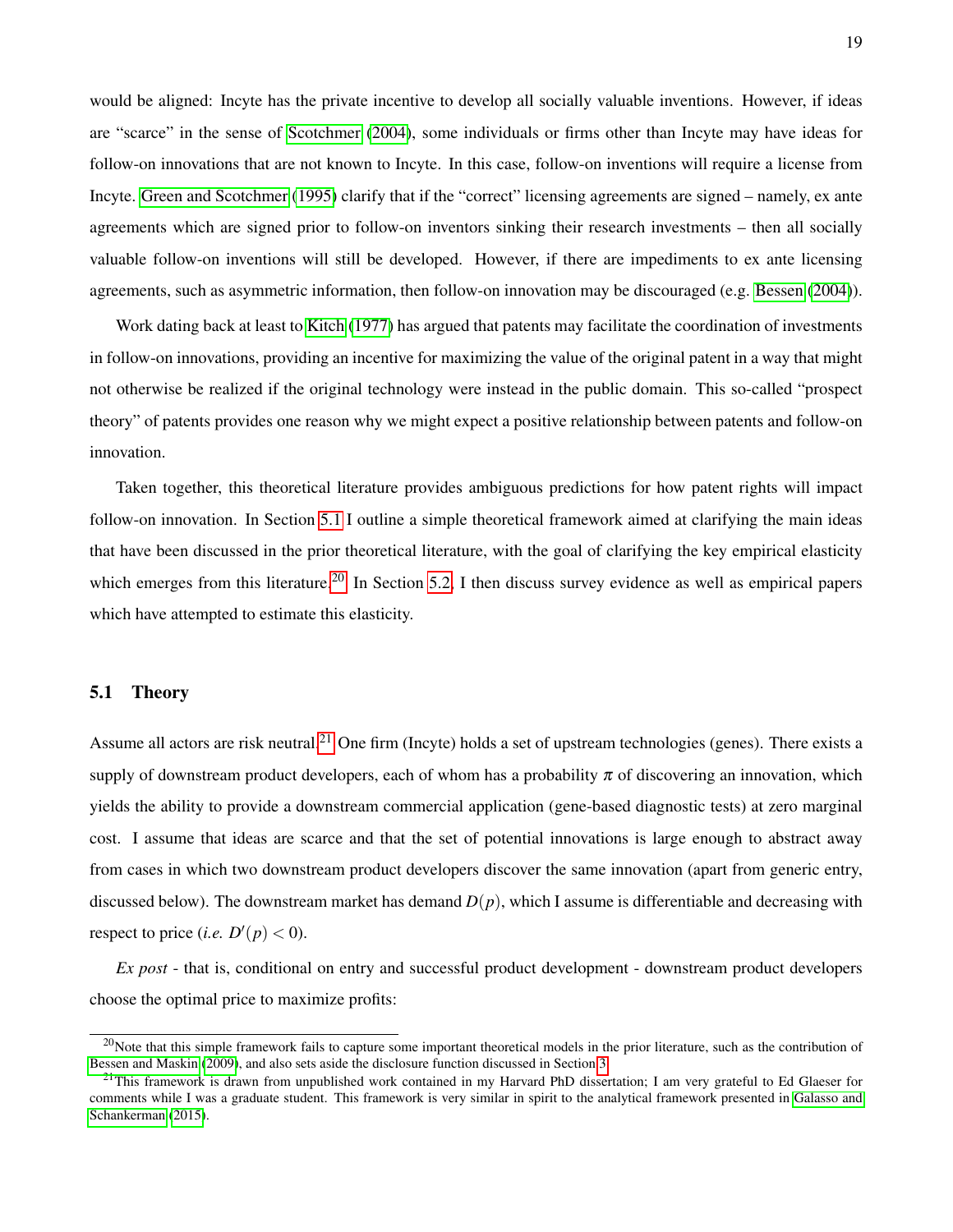<span id="page-21-0"></span>
$$
max_p \left[ \Pi = p \cdot D(p) \right] \tag{3}
$$

Differentiating Equation [\(3\)](#page-21-0) with respect to price *p* implies  $p^m \cdot D'(p^m) + D(p^m) = 0$ , which can be re-written to solve for the optimal monopoly price  $p^m$  as:

$$
p^m = -\frac{D(p^m)}{D'(p^m)}\tag{4}
$$

Let  $q^m \equiv D(p^m)$  denote monopoly output. Then profits for the monopolist are:

$$
\Pi^m = -\frac{D(p^m)^2}{D'(p^m)}\tag{5}
$$

Each downstream product developer has an idiosyncratic opportunity cost of time, denoted *c*. Let the number of downstream product developers with costs below any given level *x* be denoted by the differentiable, strictly increasing function  $N(x)$ .

I consider two cases: first, when the upstream technologies are in the public domain; and second, when the upstream technologies are granted patents.

First, consider the case in which the upstream technologies are in the public domain, in which case any firm is free to independently develop downstream products.<sup>[22](#page-21-1)</sup> In this case, assume there is a probability  $1-\delta$  that the downstream patent cannot be protected because other firms can costlessly create a generic product; in this case, the price of the downstream product is pushed to marginal cost (assumed to be zero) and the downstream product developer realizes zero profits. On the other hand, with probability  $\delta$  the downstream patent can be protected, in which case the downstream firm earns monopoly profits. Firms will enter as long as their cost *c* is less than expected monopoly profits - adjusted by the probability of successful innovation  $\pi$  and the probability the downstream patent can be protected  $\delta$ . Thus, firms will enter as long as *c* is less than  $\pi \cdot \delta \cdot \Pi^m$ , and the total amount of entry will equal  $N(\pi \cdot \delta \cdot \Pi^m)$ .

Social welfare in this case will be the product of three terms: first, the fraction  $\pi$  of firms who enter that will successfully discover an innovation; second, the total amount of entry  $N(\pi \cdot \delta \cdot \Pi^m)$ ; and third, a weighted sum of the level of social welfare generated under monopoly pricing (weighted by  $\delta$ ) and the level of social welfare generated under marginal cost pricing (weighted by  $1-\delta$ ). Denoting the choke-off price (that is, the lowest price at which there is no demand) by  $\bar{p}$ , social welfare under monopoly pricing is equal to the following sum of consumer surplus and producer surplus:

<span id="page-21-1"></span> $^{22}I$  assume the upstream technologies (genes) do not compete in the same product market as the downstream technologies (diagnostic tests).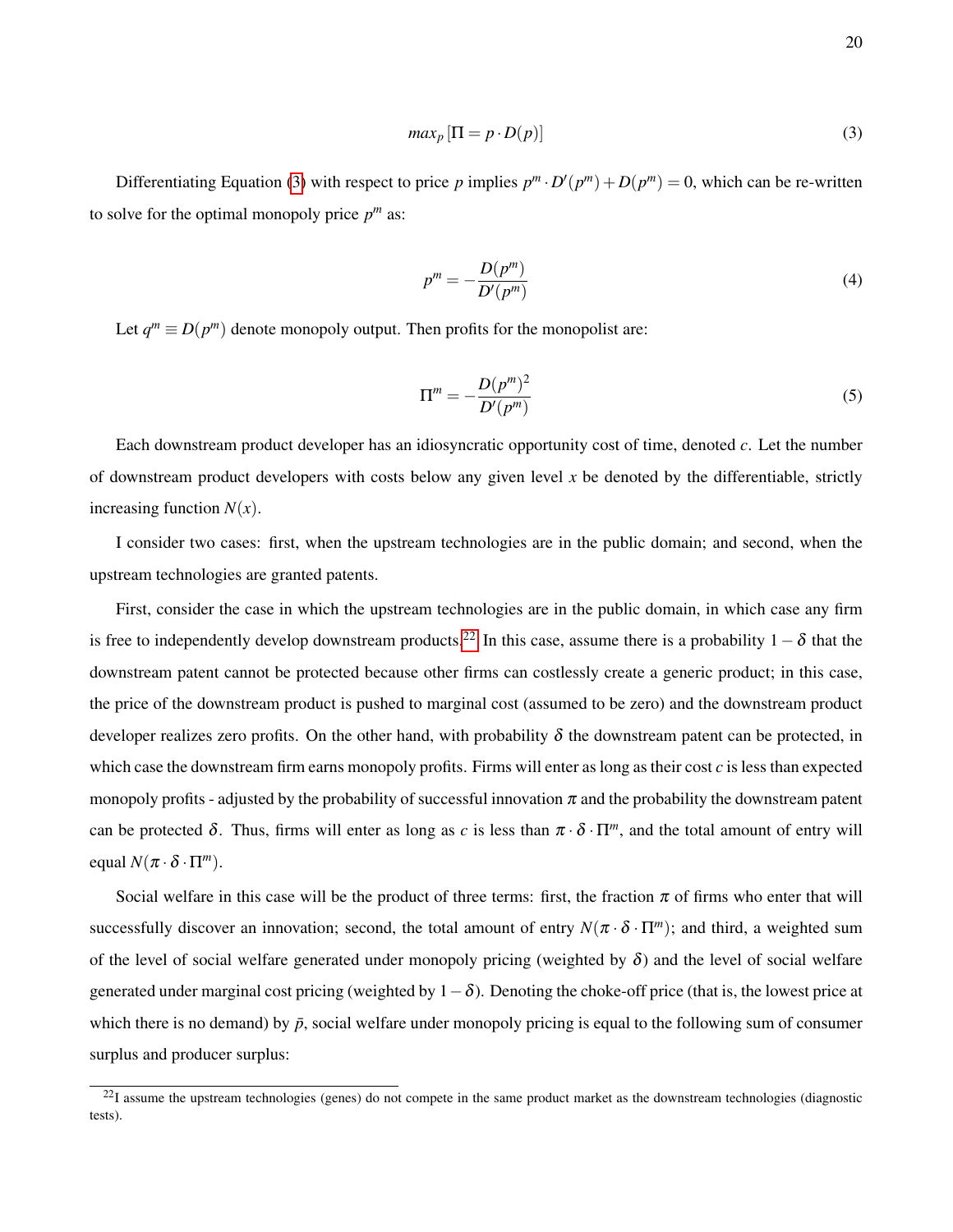$$
SW^m = \int_{p^m}^{\bar{p}} D(p)dp + \Pi^m \tag{6}
$$

Social welfare under marginal cost pricing is:

$$
SW^c = \int_0^{\bar{p}} D(p) dp \tag{7}
$$

We can thus write social welfare in the case in which the upstream technologies are in the public domain as:

$$
SW^{public} = \pi \cdot N(\pi \cdot \delta \cdot \Pi^m) \cdot [\delta \cdot SW^m + (1 - \delta) \cdot SW^c]
$$
\n(8)

Next, consider the second case in which the upstream technologies are granted patents. I assume all downstream products are "cumulative" in the sense of infringing on the upstream firm's patents, so that any firms developing downstream products must obtain a license from the upstream firm. I assume that patents on the upstream technology ensure there will be no generic entry in the downstream market (since generics would also infringe on the upstream firm's patents). However, because licensing negotiations are assumed to occur *ex post* (that is, after the downstream product developer has already sunk her R&D costs), there is a hold-up problem where the upstream firm can extract rents after a downstream product is discovered. I capture the reduced form outcome of these *ex post* negotiations by assuming the downstream firm captures a share  $\lambda$  of the profits from the downstream product. Firms will enter as long as their cost *c* is less than the share of expected monopoly profits they would capture,  $\pi \cdot \lambda \cdot \Pi^m$ , so the total amount of entry will equal  $N(\pi \cdot \lambda \cdot \Pi^m)$ .

Social welfare in this case will again be the product of three terms: first, the fraction  $\pi$  of firms who enter that will successfully discover an innovation; second, the total amount of entry  $N(\pi \cdot \lambda \cdot \Pi^m)$ ; and third, the level of social welfare generated under monopoly pricing. We can thus write social welfare in the case in which the upstream technologies are granted patents as:

$$
SW^{ip} = \pi \cdot N(\pi \cdot \lambda \cdot \Pi^m) \cdot SW^m \tag{9}
$$

Comparing the amount of entry in the two cases is straightforward: there is more entry when the upstream technologies are in the public domain, relative to when they are granted patents, if and only if  $\delta > \lambda$ .<sup>[23](#page-22-0)</sup> One can also straightforwardly derive expressions for the level of social welfare in both cases: there is a cutoff value of  $\lambda$ , denoted  $\lambda^*$ , such that social welfare from the upstream technologies being in the public domain is the same as social welfare from the upstream technologies being granted patents. For values  $\lambda < \lambda^*$ , social welfare is strictly higher when the upstream technologies are in the public domain relative to when they are granted patents. For

<span id="page-22-0"></span><sup>23</sup>See appendix for a formal derivation of this result.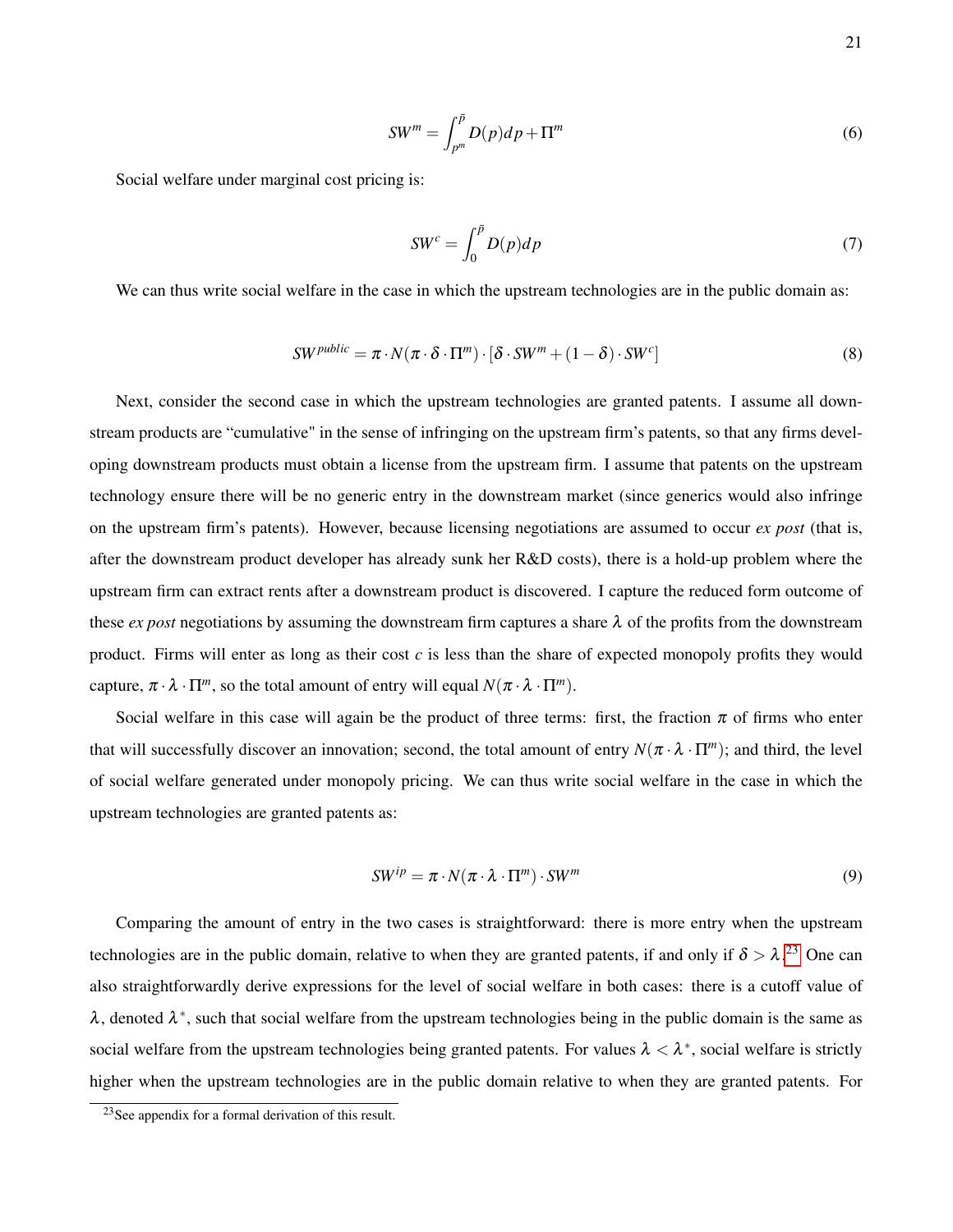values  $\lambda > \lambda^*$ , social welfare is strictly higher when the upstream technologies are granted patents relative to when they are in the public domain. The value of  $\lambda^*$  is greater than  $\delta$ .

### <span id="page-23-0"></span>5.2 Empirics

### 5.2.1 Survey evidence

A series of surveys by Cohen, Walsh, and colleagues have documented evidence on how patents affect follow-on research investments. [Walsh, Arora and Cohen](#page-32-15) [\(2003\)](#page-32-15) interviewed 70 individuals in various positions related to research and intellectual property in biomedical and pharmaceutical research.<sup>[24](#page-23-1)</sup> The goal of the survey was to elicit responses on whether increasingly broad patents or increasing complexity in navigating patents on research tools have impeded follow-on research. Survey respondents confirmed (uniformly) that the patent landscape had indeed become more complex in recent years, with more patents per innovation (including patents on research tools) and increased patenting of upstream technologies (such as targets for drug discovery). However, almost no respondents reported abandoning worthwhile projects because of issues of access to intellectual property. Rather, both university and industrial researchers reported adopting various "working solutions" that allowed their research to proceed, including licensing, inventing around patents, going offshore, the development and use of public databases and research tools, court challenges, and simply using the technology without a license (i.e. infringement). Industrial intellectual property holders who addressed the issue reported tolerating academic research infringing on their intellectual property on research tools (with the exception of patents on diagnostic tests used in clinical research), partly because it can increase the value of the patented technology. Industrial respondents also noted that the small prospective gains from lawsuits would not be worth the legal fees, the risk of the patent being narrowed or invalidated, and the bad publicity from suing a university.

[Walsh, Cohen and Cho](#page-32-16) [\(2007\)](#page-32-16) conducted a similar survey of academic biomedical researchers, investigating the impact of patents on access to the knowledge and material inputs used in follow-on research.<sup>[25](#page-23-2)</sup> Table [3](#page-24-0) documents tabulations of these survey responses, showing the reasons why academics say they choose not to pursue research projects. In general, terms demanded for access to needed research inputs (10%; "unreasonable terms") and too many patents (3%) are relatively rarely cited as reasons for project abandonment. Unreasonable terms are somewhat more frequently cited as a determinant of research project choice for research related to drug discovery (21%) relative to basic research (9%). Other survey results (not reported) suggest that only 5% of survey respondents report regularly checking for patents on knowledge or tangible inputs related to their research, suggesting

<span id="page-23-1"></span> $24$ Interviewees included intellectual property attorneys, scientists and managers at ten pharmaceutical and fifteen biotechnology firms, academic researchers and technology transfer officers at six universities, and other intellectual property attorneys and personnel working in government and trade associations.

<span id="page-23-2"></span> $^{25}$ The authors conducted a survey of 1125 biomedical researchers in universities, government labs, and non-profits; they received 414 responses. They also surveyed a second sample of 270 researchers working on signal proteins, from which they received 93 responses.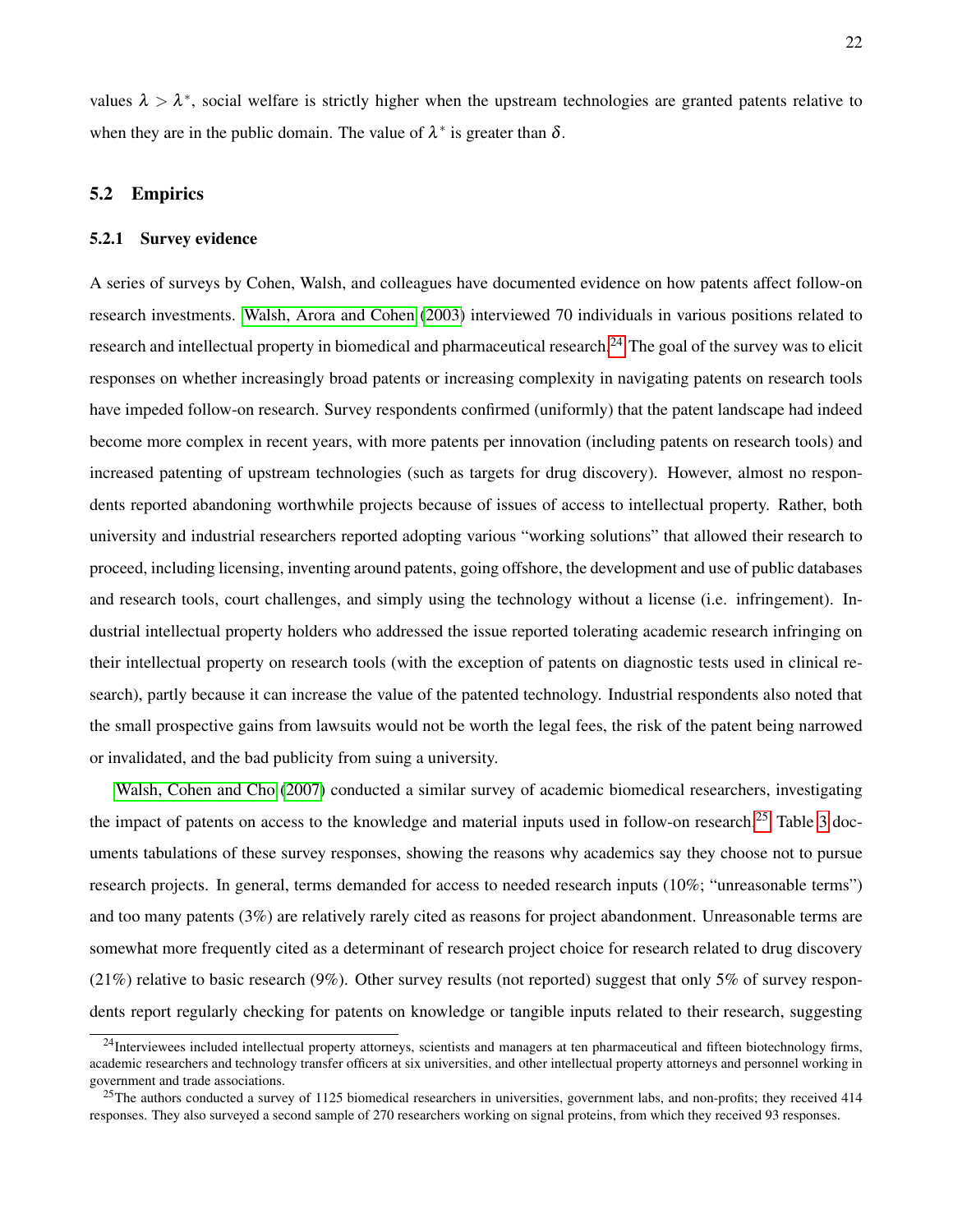|                              |                  | Random sample  | Research goal  |                |       | Signal proteins samples |            |          |
|------------------------------|------------------|----------------|----------------|----------------|-------|-------------------------|------------|----------|
|                              |                  |                | Drug discovery | Basic research | Other | CTLA-4                  | <b>EGF</b> | $NF-kB$  |
| No funding                   | %High            | 62             | 86             | 60             | 58    | 63                      | 54         | 82       |
| <b>Too busy</b>              | %High            | 60             | 55             | 60             | 59    | 53                      | 58         | 48       |
| Not feasible                 | %High            | 46             | 41             | 46             | 47    | 33                      | 55         | 53       |
| Not scientifically important | %High            | 40             | 24             | 41             | 45    | 40                      | 36         | 50       |
| Not interesting              | %High            | 35             | 24             | 36             | 33    | 20                      | 30         | 29       |
| Too much competition         | %High            | 29             | 21             | 32             | 21    | 27                      | 29         | 29       |
| Little social benefit        | %High            | 15             | 21             | 14             | 15    | 13                      |            | 22       |
| Unreasonable terms           | %High            | 10             | 21             | 9              | 6     | π                       | 9          | 19       |
| Not help w/promotion/job     | %High            | 10             | 21             |                | 15    | $\bf{0}$                | 13         |          |
| Too many patents             | %High            | 3              |                |                |       | $\theta$                |            | $\bf{0}$ |
| New firm unlikely            | %High            | 3              |                |                |       | $\bf{0}$                |            | $\bf{0}$ |
| Little commercial potential  | %High            | $\overline{2}$ |                |                |       | $\bf{0}$                |            | $\bf{0}$ |
| Little income potential      | %High            |                |                |                |       | $\bf{0}$                |            | $\bf{0}$ |
| Not patentable               | %High            |                |                |                |       | $\overline{0}$          |            | $\bf{0}$ |
| Respondents                  | $\boldsymbol{N}$ | 274            | 28             | 213            | 33    | 16                      | 24         | 22       |

<span id="page-24-0"></span>Table 3: Patents and follow-on research: Survey evidence from [Walsh, Cohen and Cho](#page-32-16) [\(2007\)](#page-32-16) Reasons for not pursuing projects, by research goal and for signal proteins samples

Note: "%High" is the percent answering "4" or "5" on a five point scale ranging from "1: not at all important" to "5: very important".

Source: [Walsh, Cohen and Cho](#page-32-16) [\(2007\)](#page-32-16) Table 3.

that – consistent with the findings of [Walsh, Arora and Cohen](#page-32-15) [\(2003\)](#page-32-15) – many of the surveyed academics may simply be ignoring patents.

#### 5.2.2 Evidence from judges and patent examiners

Moving beyond survey evidence, two empirical challenges must be overcome in order to estimate how patents on existing technologies affect follow-on innovation. First, because we expect that the process through which some technologies are patented and others are not is non-random, identifying a causal effect of patents on follow-on innovation requires isolating a quasi-experiment in which patent protection is as good as randomly assigned to some technologies and not others. Second, even though there is widespread agreement that follow-on innovation is quite common – in the sense that many technologies build on existing technologies – it is challenging to construct data that can trace these links between technologies and follow-on innovations in practice. Two recent papers, [Galasso and Schankerman](#page-30-11) [\(2015\)](#page-30-11) and [Sampat and Williams](#page-32-11) [\(2015\)](#page-32-11), attempt to circumvent each of these empirical challenges.

[Galasso and Schankerman](#page-30-11) [\(2015\)](#page-30-11) focus on the empirical context of patent validity cases reviewed by the U.S. Court of Appeals for the Federal Circuit. This setting is empirically useful because they argue that judges are assigned to patent cases through a computer program that randomly generates three-judge panels, with decisions governed by majority rule. This random assignment, together with the fact that judges vary in their propensity to invalidate patents, allows for a novel instrumental variables approach in which the decision of the court on a given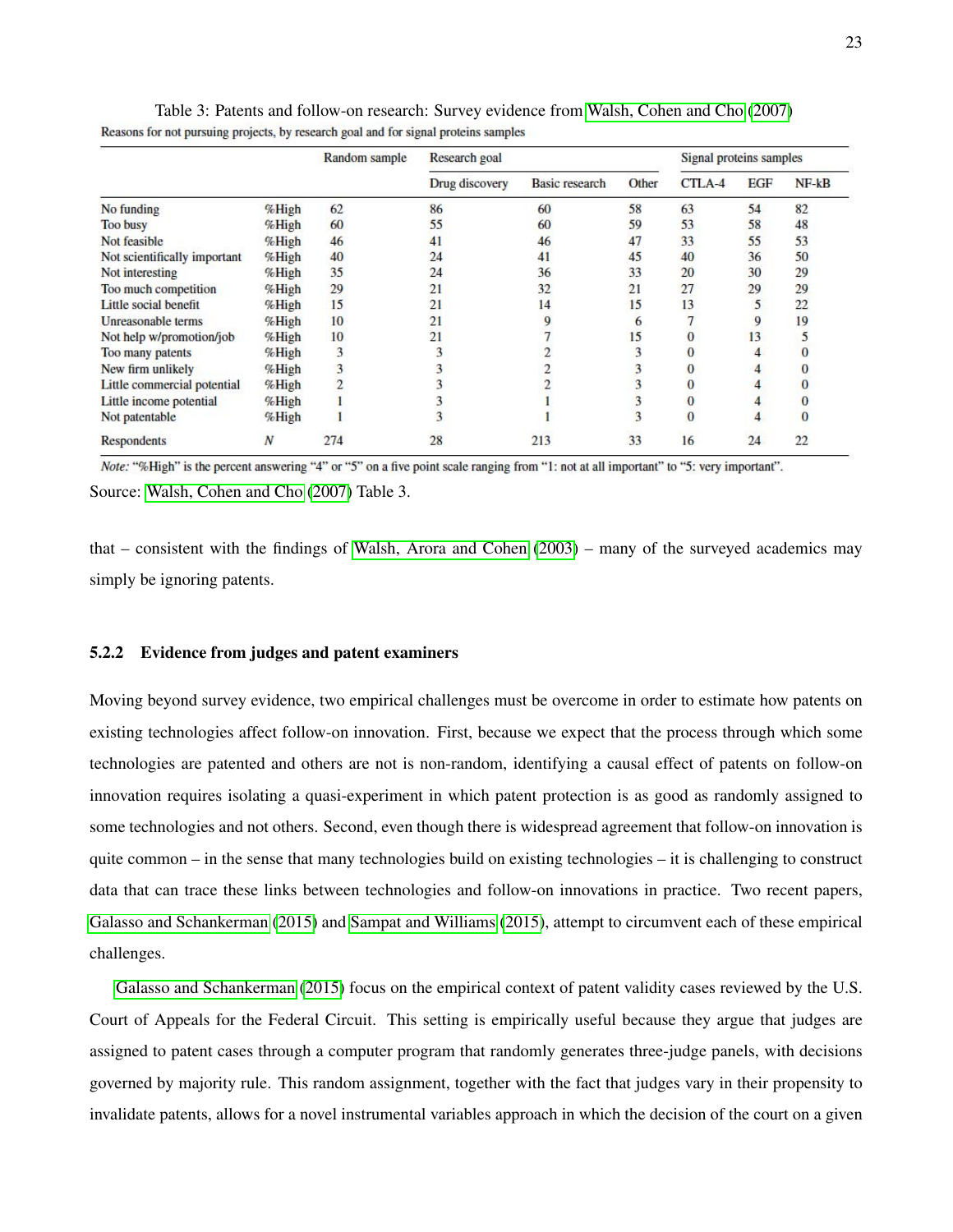<span id="page-25-1"></span>

Figure 5: Patents and cumulative innovation: Evidence from [Galasso and Schankerman](#page-30-11) [\(2015\)](#page-30-11)

Source: [Galasso and Schankerman](#page-30-11) [\(2015\)](#page-30-11) Figure II.

case can be instrumented with the predicted propensity to invalidate of the assigned three-judge panel. Because the judge panels are randomly assigned, this instrument should only affect follow-on innovation through affecting the validity ruling on the case.

Among patents that reach the Federal Circuit court, some are upheld and others are invalidated. In order to measure the (instrumented) effect of patent invalidation on follow-on innovation, Galasso and Schankerman measure subsequent citations to the litigated patent. They motivate this measure by noting that because patents constitute prior art, subsequent innovators are still required to cite patents when relevant even if those patents have been declared invalid and the underlying technologies have moved into the public domain.<sup>[26](#page-25-0)</sup> Their baseline estimates suggest that (instrumented) patent invalidation leads to about a 50 percent increase in subsequent citations to the focal patent. Figure [5](#page-25-1) documents the IV estimates of the effect of patent invalidation in each of the 10 years following the Federal Circuit decision, along with the associated 90% confidence intervals. This graph suggests that the effects of invalidation on subsequent citations persists for seven years after the decision.

By construction, this empirical strategy can only be applied to patents challenged in cases that reach the Federal Circuit court. While certainly a selected value of patents, this sample covers patents in a relatively diverse set of technology fields, allowing Galasso and Schankerman to explore the heterogeneity of their results across different

<span id="page-25-0"></span> $^{26}$ For two of the technology fields in their sample, the authors also construct alternative non-citation based measures of follow-on innovation. The findings they document for these alternative outcome measures are consistent with those uncovered using their citationbased outcomes, so I do not here focus on discussing these measures.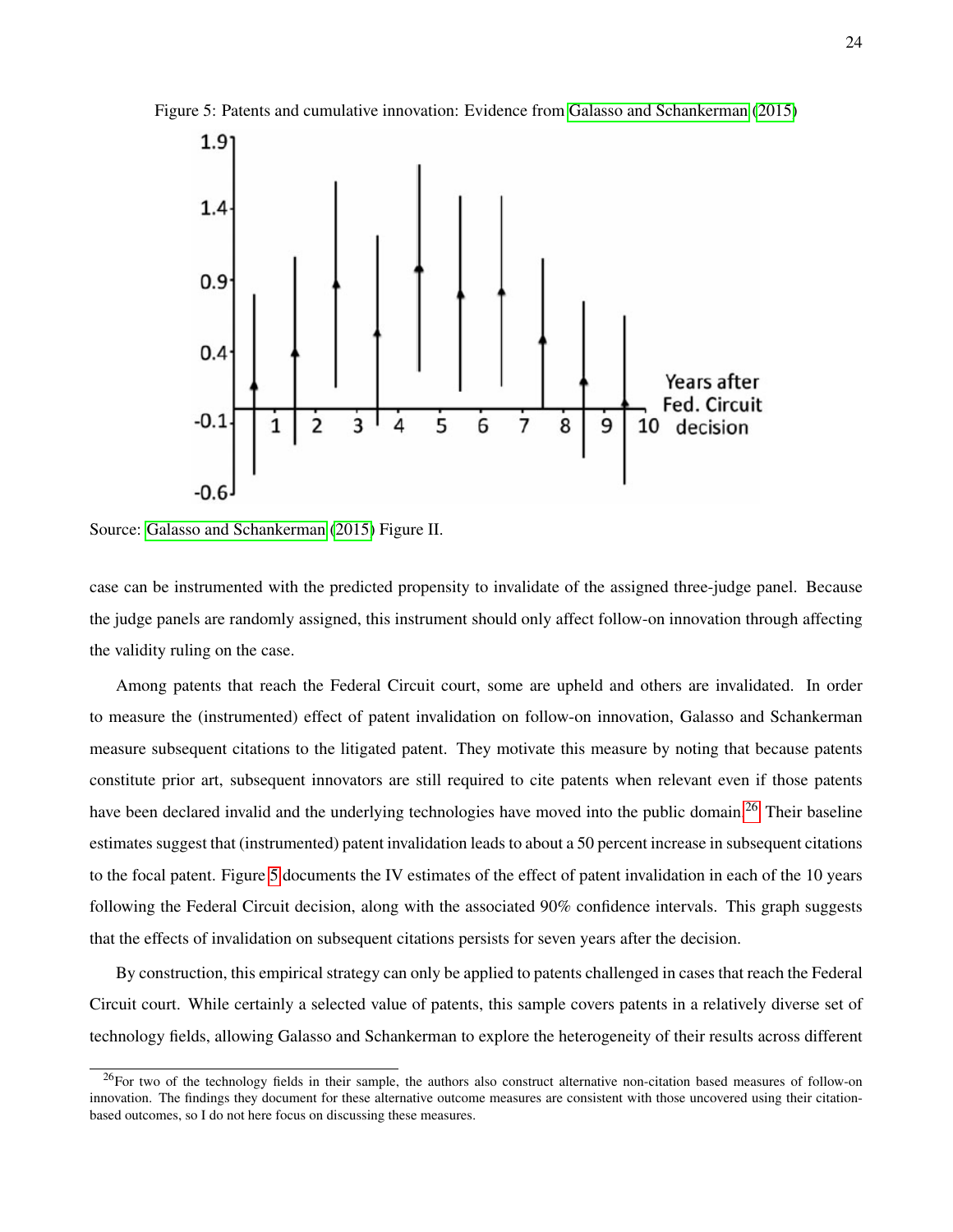types of technologies. These results suggest that patent invalidation has an impact on follow-on innovation in some fields such as computers and communications, electronics, and medical instruments, but not in other fields such as drugs, chemicals, and mechanical technologies. They also present results suggesting that the impact of patent rights on follow-on innovation is driven completely by the invalidation of patents owned by large firms, and by increases in the number of small innovators subsequently citing the focal patent.

[Sampat and Williams](#page-32-11) [\(2015\)](#page-32-11) focus on a case study of one particular technology – patents on human genes. They start with the sample of published USPTO patent applications claiming intellectual property over human genes. In recent years, USPTO patent applications claiming human genes were required to list the DNA sequence of the relevant gene(s) in the text of the patent. By applying bioinformatics methods as in [Jensen and Murray](#page-31-17) [\(2005\)](#page-31-17) it is possible to link the DNA sequences claimed in patents with a standard set of gene identifiers, which can in turn be linked to measures of follow-on innovation on those genes. Specifically, Sampat and I construct data measuring the scientific publications related to each gene (an indicator of scientific research investments), and measure the use of genes in pharmaceutical clinical trials and medical diagnostic tests (two indicators of commercial research investments). Because gene patents have been widely perceived as sufficiently broad that these follow-on innovations would require gene patent licenses (see, e.g., [Heller and Eisenberg](#page-31-18) [\(1998\)](#page-31-18)), this data construction corresponds closely with the type of follow-on innovation described theoretically in the literature.

Using this data, we can compare the amount of follow-on innovation on human genes that are patented and not patented. However, as in Galasso and Schankerman, we are concerned that gene patents are likely not randomly assigned across genes. Indeed, a naive comparison of follow-on innovation across patented and non-patented genes in our data suggests that we observe higher levels of follow-on innovation on patented genes, but that is true both before and after these genes are patented – highlighting a selection bias in which genes are patented.

To address this selection bias concern, we construct two quasi-experimental approaches. First, we present a simple comparison of follow-on innovation across genes claimed in accepted and "rejected" patent applications. As described in Section [2,](#page-4-0) patents are not actually rejected by the USPTO, but we can compare genes claimed in patent applications that were granted patents with genes claimed in patent applications but never granted a patent – which is useful if genes that were included in unsuccessful patent applications can serve as a valid comparison group for genes that were granted patents. Second, we develop a novel instrumental variables approach in which the existence of a patent on a given gene is instrumented with the "leniency" of the assigned patent examiner.<sup>[27](#page-26-0)</sup> Previous qualitative research has suggested that the assignment of patent applications to patent examiners at the USPTO is plausibly random conditional on some covariates such as technology type and application year [\(Cockburn, Kortum](#page-30-15) [and Stern, 2003;](#page-30-15) [Lemley and Sampat, 2010\)](#page-31-19), and we confirm empirically that this assumption looks plausible in

<span id="page-26-0"></span><sup>&</sup>lt;sup>27</sup>Note that this instrumental variables strategy has subsequently been re-applied in a number of other papers, including [Gaule](#page-31-20) [\(2015\)](#page-31-20) and [Farre-Mensa, Ljungqvist and Hegde](#page-30-16) [\(2016\)](#page-30-16).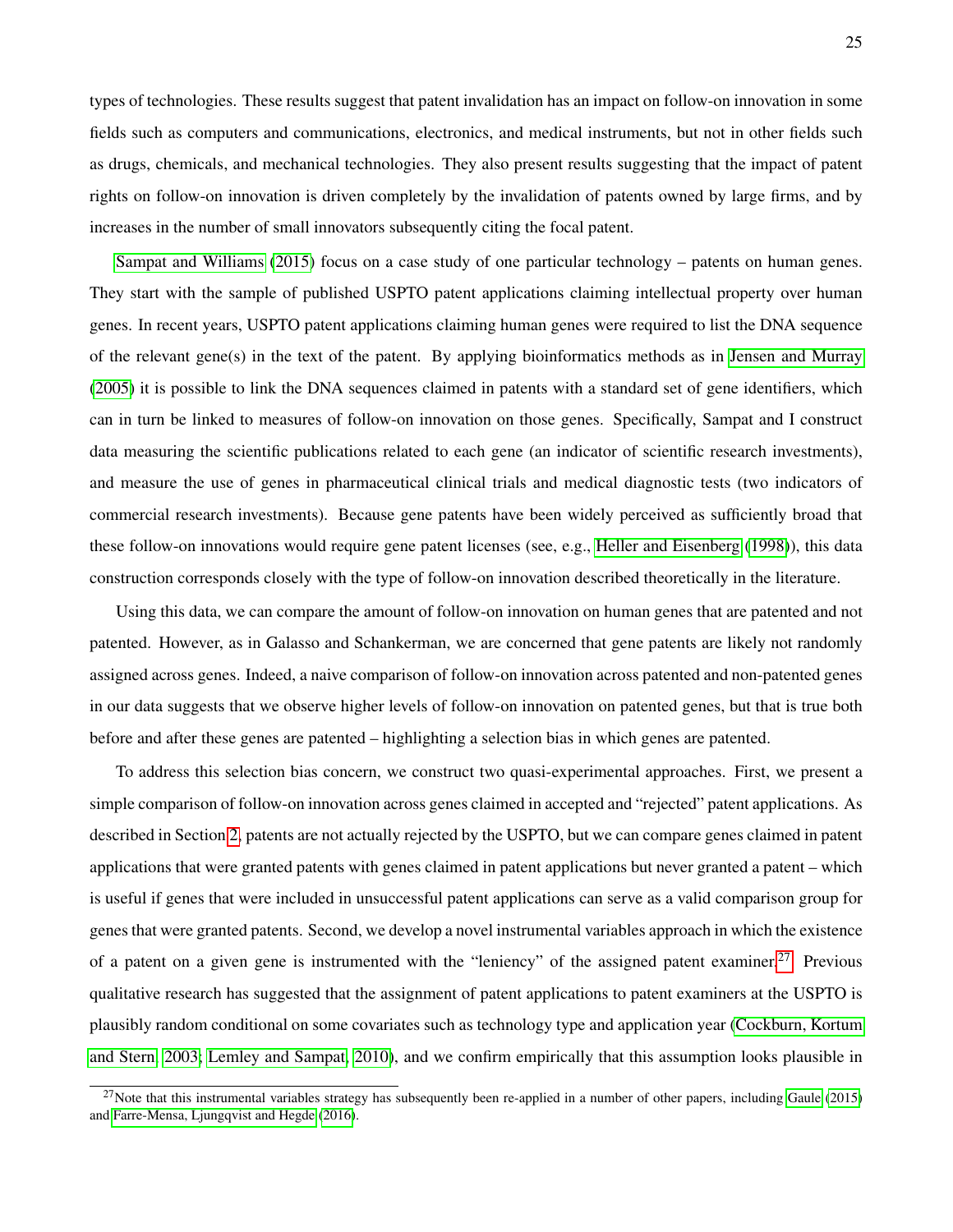our sample of gene patent applications – suggesting that examiner leniency can serve as a valid instrument.

Both of our quasi-experimental approaches suggest that gene patents have not had quantitatively important effects on follow-on innovation. Figure [6](#page-28-0) graphically documents the main results from the first quasi-experimental approach. Among human genes included in at least one patent application, about 30 percent are included in a granted patent. Figure [6\(](#page-28-0)a) documents the time path of when genes in the patented group receive their (first) patent grant over time: about half have received a patent grant by 2005, giving some sense of when we might expect any differences in follow-on innovation between the two groups to be observed. Figures [6\(](#page-28-0)b) and [6\(](#page-28-0)c) document trends in follow-on innovation by year. Comfortingly, the number of scientific publications (Figure [6\(](#page-28-0)b)) and the number of clinical trials (Figure [6\(](#page-28-0)c)) look quite similar across genes claimed in accepted and rejected patent applications prior to 2001, the year when our data on gene patent applications starts.<sup>[28](#page-27-1)</sup> But the two data series also look quite similar post-2001, providing little evidence that patent grants have had any effect on either follow-on innovation outcome.

The estimates from our first approach – comparing genes claimed in accepted and rejected patent applications – are reasonably precise, and are able to reject the types of declines in follow-on innovation that have been observed in quasi-experimental studies of non-patent forms of intellectual property [\(Murray, Aghion, Dewatripont, Kolev](#page-32-17) [and Stern, 2008;](#page-32-17) [Williams, 2013\)](#page-32-18). While the estimates from the second instrumental variables approach are less precise, the fact that both approaches generate similar conclusions is comforting. Most directly, these estimates speak against the arguments made by the US Supreme Court in the case *Association for Molecular Pathology v. Myriad Genetics*, in which the Court unanimously ruled to invalidate patents on human genes, arguing that such patents *"would 'tie up'...[genes] and...inhibit future innovation."* More broadly, our analysis is complementary to that of Galasso and Schankerman in providing evidence on when and how patents will affect follow-on innovation.[29](#page-27-2)

# <span id="page-27-0"></span>6 Conclusion

The patent system is a widely-used policy lever attempting to better align the private returns to developing new technologies with the social value of those inventions. The past few decades have seen the development of large academic literatures in a variety of fields – including economics, law, and strategy, among others – investigating various aspects of the patent system. However, surprisingly little research has focused on empirically estimating the key parameters needed to evaluate the social costs and social benefits of the patent system. A half-century

<span id="page-27-1"></span> $^{28}$ In contrast, the level of follow-on innovation on genes never included in a patent application are notably lower throughout the sample. While these genes are not part of our empirical analysis, that pattern is consistent with strong selection of genes into patent *filings*.

<span id="page-27-2"></span> $^{29}$ Consistent with our results, Galasso and Schankerman find no evidence that patent invalidations increase patent citations in the NBER technology field that includes most of our gene patents ("drugs and medical").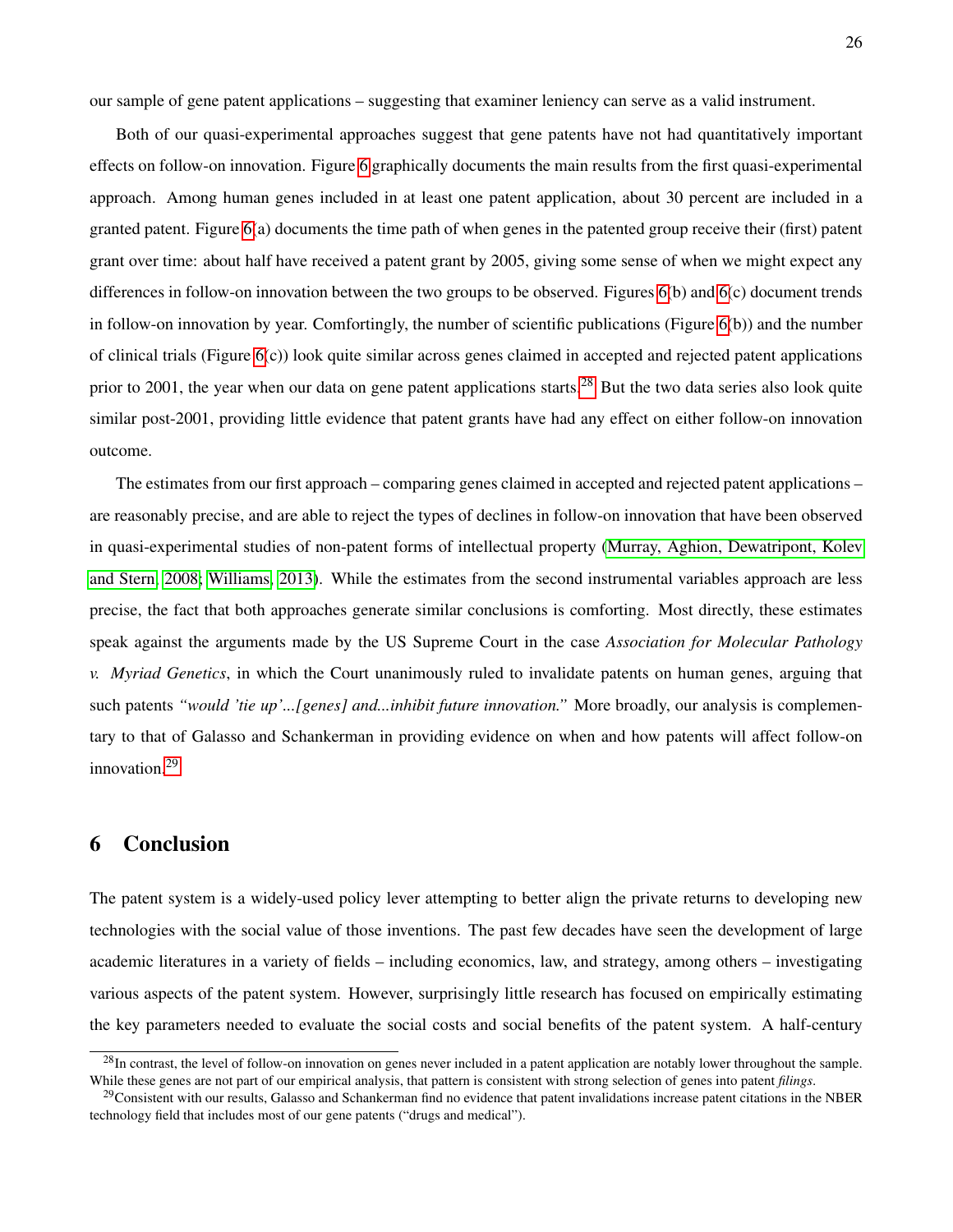

<span id="page-28-0"></span>Figure 6: Patents and cumulative innovation: Evidence from [Sampat and Williams](#page-32-11) [\(2015\)](#page-32-11) (a) Share of genes receiving a patent grant

(b) Gene-level scientific publications

(c) Gene-level clinical trials



Source: [Sampat and Williams](#page-32-11) [\(2015\)](#page-32-11) Figure 2.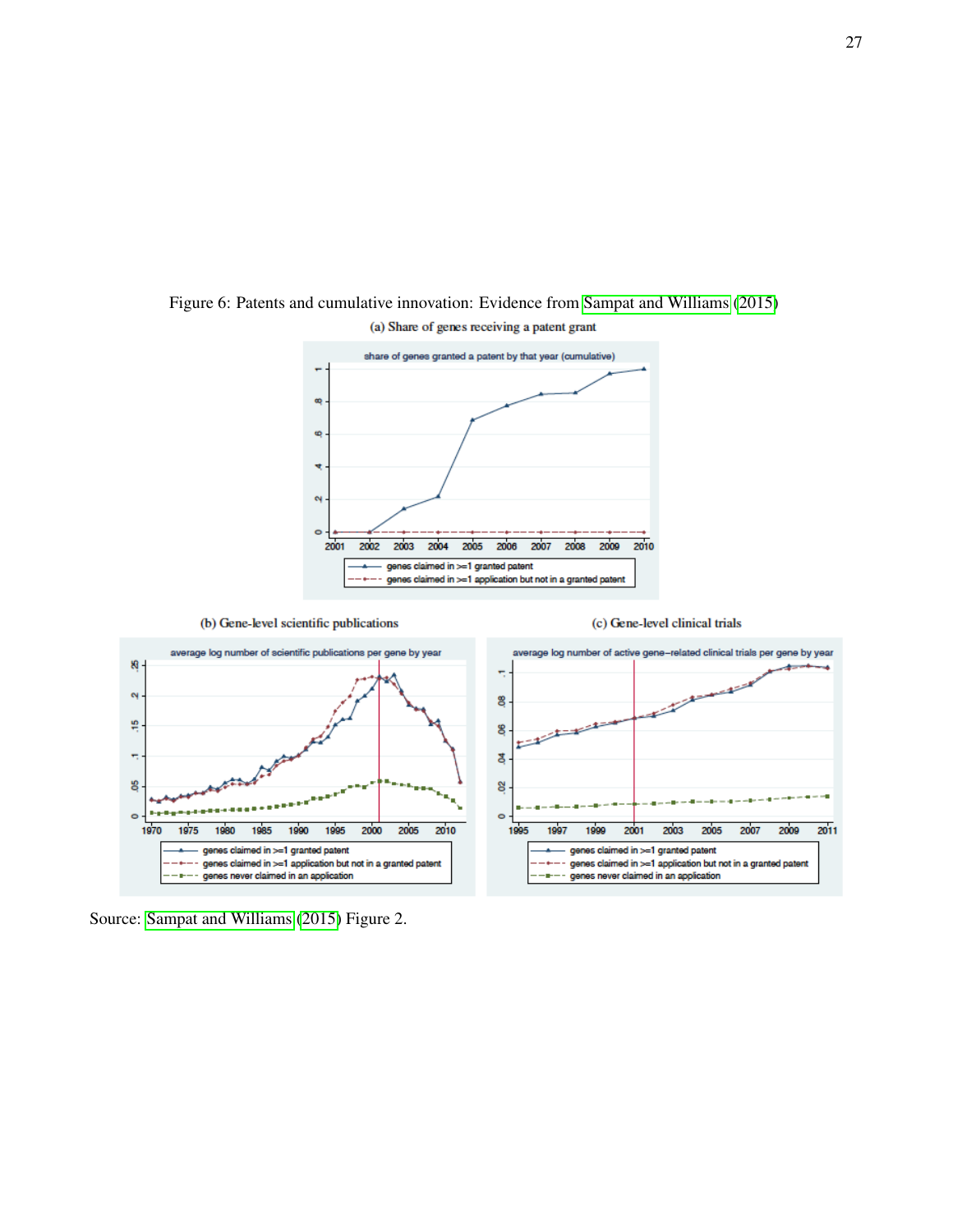ago, [Penrose](#page-32-2) [\(1951\)](#page-32-2) and [Machlup](#page-31-5) [\(1958\)](#page-31-5) argued that insufficient empirical evidence existed to make a conclusive case either for or against patents. Today, I would argue that given the limitations of the existing literature we still have essentially no credible empirical evidence on the seemingly simple question of whether stronger patent rights – either longer patent terms or broader patent rights – encourage research investments into developing new technologies. While researchers have recently begun to make progress on the more limited question of how patents on existing technologies affect follow-on innovation [\(Galasso and Schankerman, 2015;](#page-30-11) [Sampat and Williams,](#page-32-11) [2015\)](#page-32-11), evidence on the overall effects of patents on research investments are needed as one input into optimal patent policy design.

Some of the evidence discussed in this article suggests there may be important heterogeneity across industries or across technologies in how patents affect research investments. While legal constraints limit the ability to which current patent law could be tailored away from the current "one size fits all" reward approach, researchers such as [Roin](#page-32-19) [\(2014\)](#page-32-19) have argued that such tailoring may be feasible at least in principle given observable economic determinants of optimal patent strength. Development of additional empirical evidence informing the question of optimal patent terms and how they vary across industries is an important direction for future work, which could quantify the potential benefits of such tailored patent awards.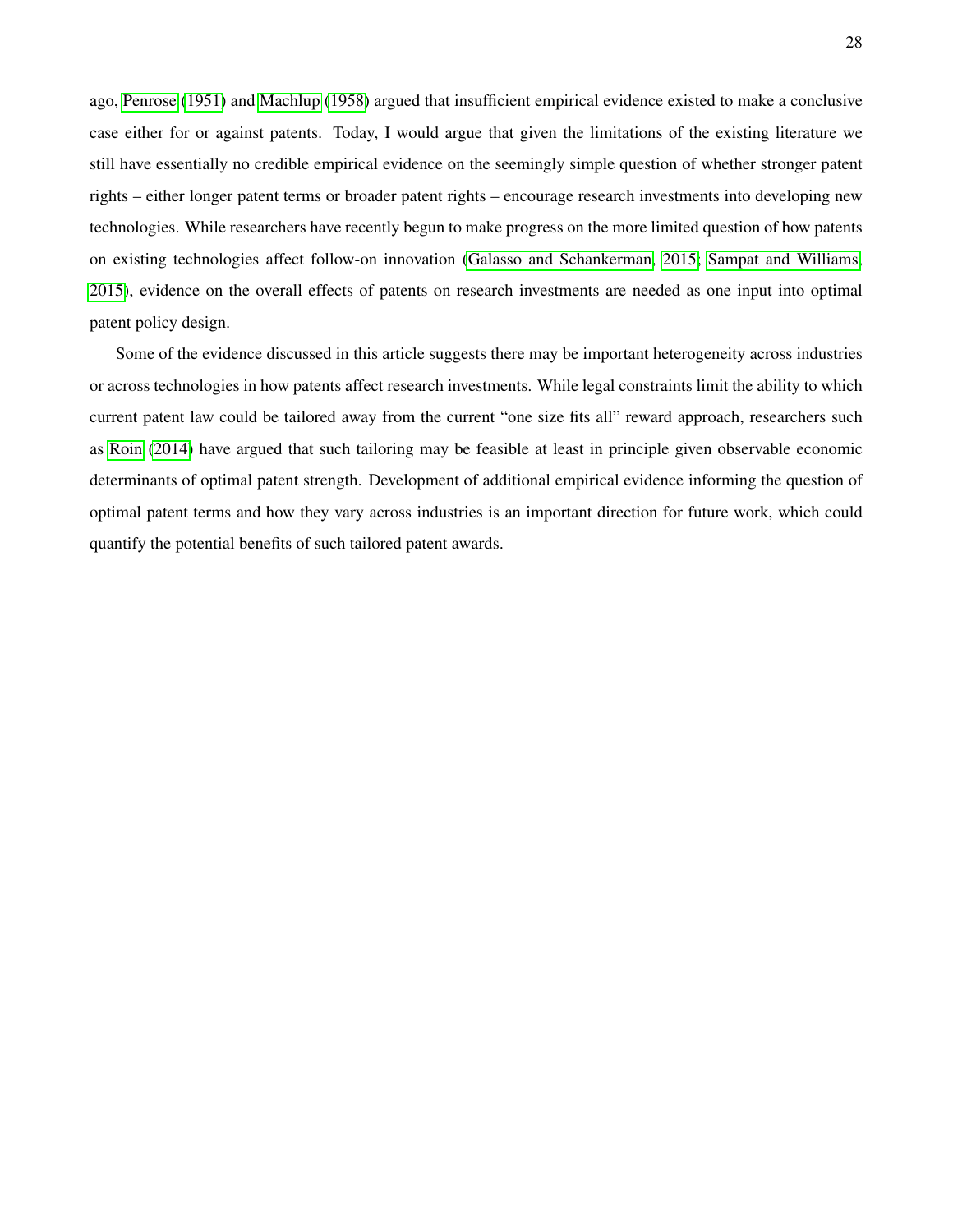# References

- <span id="page-30-1"></span>Arrow, Kenneth, "Economic welfare and the allocation of resources for invention," in Richard Nelson, ed., *The Rate and Direction of Inventive Activity*, Princeton University Press, 1962.
- <span id="page-30-13"></span>Bessen, James, "Holdup and licensing of cumulative innovations with private information," *Economics Letters*, 2004, *82* (3), 321–326.
- <span id="page-30-14"></span>and Eric Maskin, "Sequential innovation, patents, and imitation," *RAND Journal of Economics*, 2009, *40* (4), 611–635.
- <span id="page-30-2"></span>Bloom, Nicholas, Mark Schankerman, and John Van Reenen, "Identifying technology spillovers and product market rivalry," *Econometrica*, 2013, *81* (4), 1347–1393.
- <span id="page-30-3"></span>Boldrin, Michele and David K. Levine, "The case against patents," *Journal of Economic Perspectives*, 2013, *27*  $(1), 3-22.$
- <span id="page-30-12"></span>Budish, Eric, Benjamin Roin, and Heidi Williams, "Do firms underinvest in long-term research? Evidence from cancer clinical trials," *American Economic Review*, 2015, *105* (7), 2044–2085.
- <span id="page-30-10"></span> $, \ldots$ , and  $\ldots$ , "Patents and research investments: Assessing the empirical evidence," *American Economic Review Papers & Proceedings*, 2016, *106* (5), 183–187.
- <span id="page-30-7"></span>Carley, Michael, Deepak Hegde, and Alan Marco, "What is the probability of receiving a US patent?," *Yale Journal of Law & Technology*, forthcoming.
- <span id="page-30-4"></span>Cockburn, Iain M., Jean O. Lanjouw, and Mark Schankerman, "Patents and the Global Diffusion of New Drugs," *American Economic Review*, January 2016, *106* (1), 136–64.
- <span id="page-30-15"></span>Cockburn, Iain, Samuel Kortum, and Scott Stern, "Are all patent examiners equal? Examiners, patent characteristics, and litigation outcomes," in Wesley Cohen and Stephen Merrill, eds., *Patents in the Knowledge-Based Economy*, National Academies Press, 2003.
- <span id="page-30-9"></span>Cohen, Wesley M, Akira Goto, Akiya Nagata, Richard R Nelson, and John P Walsh, "R&D spillovers, patents and the incentives to innovate in Japan and the United States," *Research policy*, 2002, *31* (8), 1349–1367.
- <span id="page-30-8"></span> $\overline{\phantom{a}}$ , Richard R Nelson, and John P Walsh, "Protecting their intellectual assets: Appropriability conditions and why US manufacturing firms patent (or not)," Technical Report, National Bureau of Economic Research 2000.
- <span id="page-30-0"></span>Cutler, David, *Your Money or Your Life: Strong Medicine for America's Health Care System*, Oxford University Press, 2004.
- <span id="page-30-5"></span>Duggan, Mark, Craig Garthwaite, and Aparajita Goyal, "The Market Impacts of Pharmaceutical Product Patents in Developing Countries: Evidence from India," *American Economic Review*, January 2016, *106* (1), 99–135.
- <span id="page-30-16"></span>Farre-Mensa, Joan, Alexander Ljungqvist, and Deepak Hegde, "The Bright Side of Patents," mimeo, NYU-Stern 2016.
- <span id="page-30-11"></span>Galasso, Alberto and Mark Schankerman, "Patents and cumulative innovation: Causal evidence from the courts," *Quarterly Journal of Economics*, 2015, *130* (1), 317–369.
- <span id="page-30-6"></span>Gans, Joshua S, David H Hsu, and Scott Stern, "The impact of uncertain intellectual property rights on the market for ideas: Evidence from patent grant delays," *Management Science*, 2008, *54* (5), 982–997.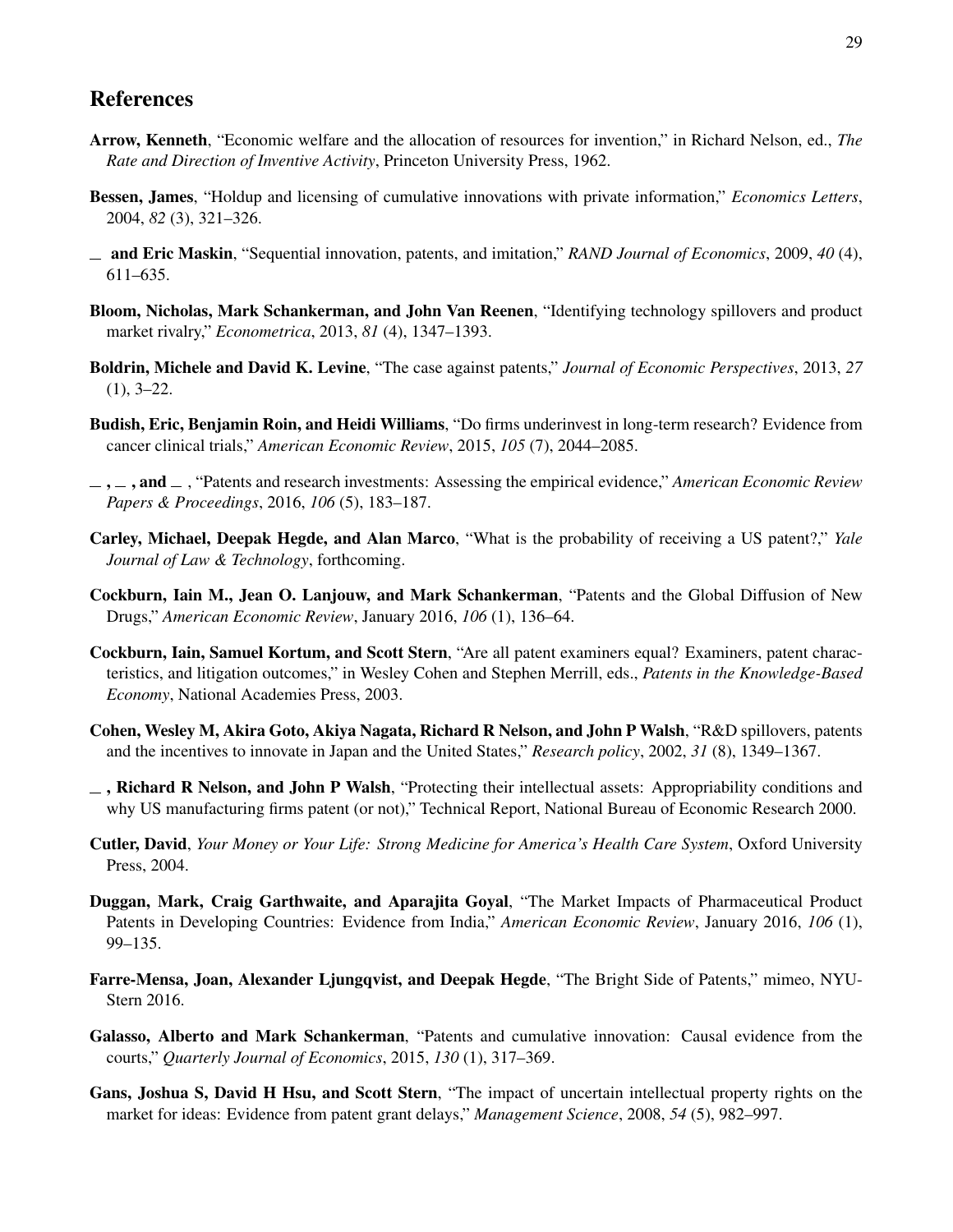- <span id="page-31-20"></span>Gaule, Patrick, "Patents and the Success of Venture-Capital Backed Startups: Using Examiner Assignment to Estimate Causal Effects," mimeo, CERGE-EI 2015.
- <span id="page-31-7"></span>Gilbert, Richard and Carl Shapiro, "Optimal patent length and breadth," *RAND Journal of Economics*, 1990, *21*, 106–112.
- <span id="page-31-11"></span>Graham, Stuart and Deepak Hegde, "Disclosing patents' secrets," *Science*, 2015, *347* (6219), 236–237.
- <span id="page-31-15"></span>Green, Jerry and Suzanne Scotchmer, "On the division of profit in sequential innovation," *RAND Journal of Economics*, 1995, *26* (1), 20–33.
- <span id="page-31-0"></span>Haber, Stephen, "Patents and the Wealth of Nations," *George Mason Law Review*, 2016, *23* (4).
- <span id="page-31-4"></span>Hall, Bronwyn H, Adam B Jaffe, and Manuel Trajtenberg, "The NBER patent citation data file: Lessons, insights and methodological tools," Technical Report, National Bureau of Economic Research 2001.
- <span id="page-31-12"></span>Hegde, Deepak and Hong Luo, "Patent Publication and the Market for Ideas," *Management Science*, forthcoming.
- <span id="page-31-18"></span>Heller, Michael and Rebecca Eisenberg, "Can patents deter innovation? The anticommons in biomedical research," *Science*, 1998, *280* (5364), 698–701.
- <span id="page-31-17"></span>Jensen, Kyle and Fiona Murray, "Intellectual property landscape of the human genome," *Science*, 2005, *310* (5746), 239–240.
- <span id="page-31-16"></span>Kitch, Edmund, "The nature and function of the patent system," *Journal of Law and Economics*, 1977, *20*, 265– 290.
- <span id="page-31-8"></span>Klemperer, Paul, "How broad should the scope of patent protection be?," *RAND Journal of Economics*, 1990, *21*, 113–130.
- <span id="page-31-3"></span>Kortum, Samuel and Josh Lerner, "What is behind the recent surge in patenting?," *Research policy*, 1999, *28*  $(1), 1-22.$
- <span id="page-31-1"></span>Kyle, Margaret and Yi Qian, "Intellectual property rights and access to innovation: Evidence from TRIPS," 2014. National Bureau of Economic Research (NBER) working paper #20799.
- <span id="page-31-6"></span>Lemley, Mark and Bhaven Sampat, "Is the patent office a rubber stamp?," *Emory Law Journal*, 2008, *58*, 181– 203.
- <span id="page-31-19"></span>and , "Examining patent examination," *Stanford Technology Law Review*, 2010, *2.*
- <span id="page-31-2"></span>and Carl Shapiro, "A Simple Approach to Setting Reasonable Royalties for Standard-Essential Patents," *Berkeley Technology Law Journal*, 2013, *28*, 1135–1166.
- <span id="page-31-14"></span>Lerner, Josh, "The empirical impact of intellectual property rights on innovation: Puzzles and clues," *American Economic Review Papers & Proceedings*, 2009, *99* (2), 343–348.
- <span id="page-31-10"></span>Levin, Richard C, Alvin K Klevorick, Richard R Nelson, and Sidney G Winter, "Appropriating the returns from industrial research and development," *Brookings Papers on Economic Activity*, 1987, *1987* (3), 783–831.
- <span id="page-31-5"></span>Machlup, Fritz, *An economic review of the patent system* number 15, US Government Printing Office, 1958.
- <span id="page-31-13"></span>Mansfield, Edwin, "Patents and innovation: An empirical study," *Management Science*, 1986, *32* (2), 173–181.
- <span id="page-31-9"></span>Marco, Alan C, Joshua D Sarnoff, and Charles A DeGrazia, "Patent claims and patent scope," Technical Report, Hoover Institution Working Group on Intellectual Property, Innovation, and Prosperity 2016.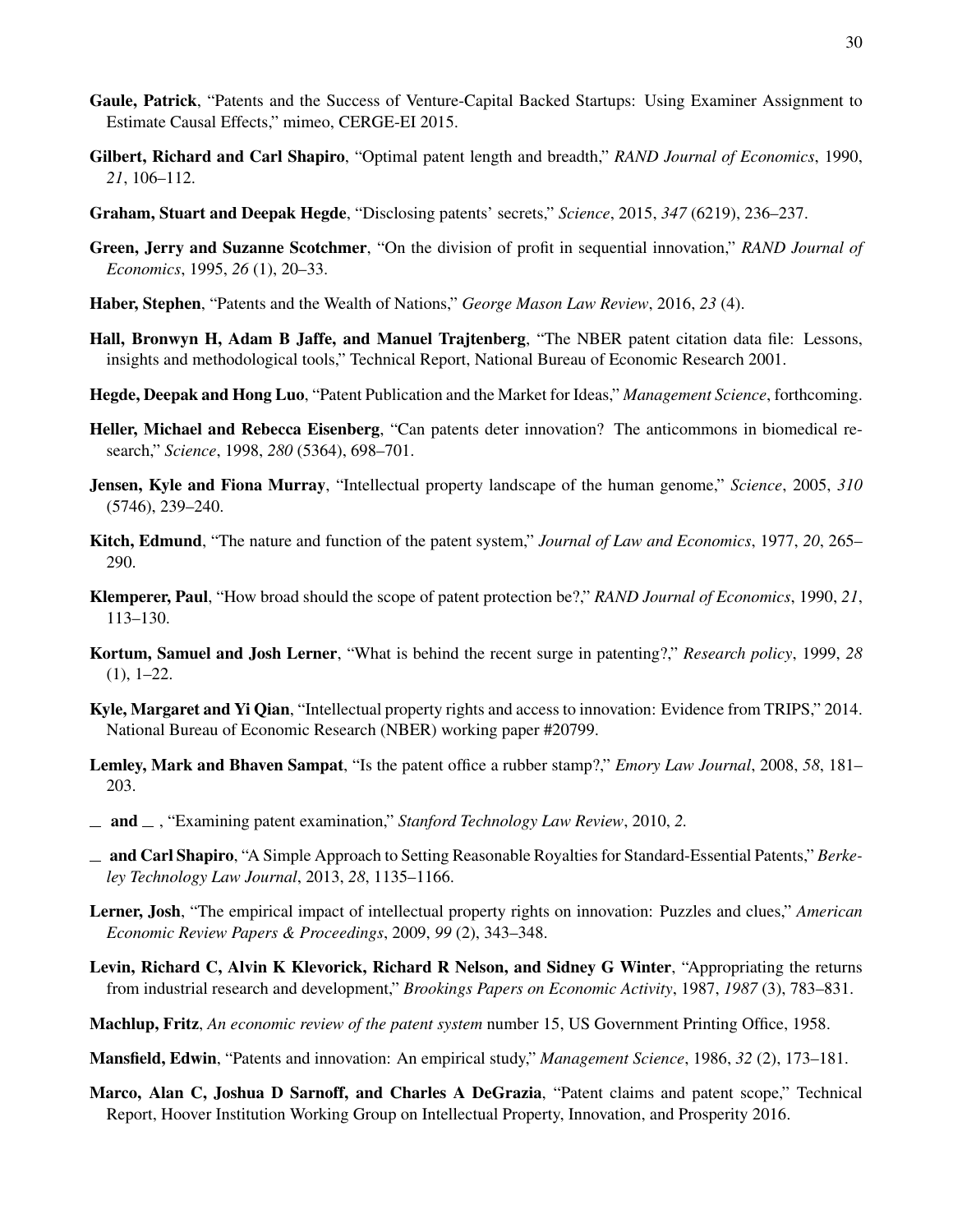- <span id="page-32-17"></span>Murray, Fiona, Philippe Aghion, Mathias Dewatripont, Julian Kolev, and Scott Stern, "Of mice and academics: Examining the effect of openness on innovation," 2008. unpublished MIT mimeo.
- <span id="page-32-1"></span>Nelson, Richard, "The simple economics of basic scientific research," *Journal of Political Economy*, 1959, *67* (3), 297–306.
- <span id="page-32-6"></span>Nordhaus, William, *Invention, Growth, and Welfare: A Theoretical Treatment of Technological Change*, MIT Press, 1969.
- <span id="page-32-3"></span> $\overline{\phantom{a}}$ , "The health of nations: The contribution of improved health to living standards," in Kevin M. Murphy and Robert H. Topel, eds., *Measuring the Gains from Medical Research: An Economic Approach*, Chicago, IL: University of Chicago Press, 2003, chapter 1, pp. 9–40.
- <span id="page-32-10"></span>Ouellette, Lisa Larrimore, "Do patents disclose useful information?," *Harvard Journal of Law & Technology*, 2012, *532* (2), 531–593.
- <span id="page-32-7"></span>Pakes, Ariel, "Patents as options: Some estimates of the value of holding European patent stocks," *Econometrica*, 1986, *54* (4), 755–784.
- <span id="page-32-2"></span>Penrose, Edith Tilton, *The Economics of the International Patent System* number 30, Baltimore, Md.: Johns Hopkins Press, 1951.
- <span id="page-32-4"></span>Plant, Arnold, "The economic theory concerning patents for inventions," *Economica*, 1934, *1* (1), 30–51.
- <span id="page-32-5"></span>Putnam, Jonathan, "The value of international patent protection," 1996. Yale PhD dissertation.
- <span id="page-32-9"></span>Roin, Benjamin, "The disclosure function of the patent system (or lack thereof)," *Harvard Law Review*, 2005, *118* (6), 2007–2028.
- <span id="page-32-19"></span>, "The case for tailoring patent awards based on time-to-market," *UCLA Law Review*, 2014, *61* (672).
- <span id="page-32-12"></span>Sakakibara, Mariko and Lee Branstetter, "Do stronger patents induce more innovation? Evidence from the 1998 Japanese patent law reforms," *RAND Journal of Economics*, 2001, *32* (1), 77–100.
- <span id="page-32-11"></span>Sampat, Bhaven and Heidi Williams, "How do patents affect follow-on innovation? Evidence from the human genome," 2015. MIT mimeo.
- <span id="page-32-8"></span>Schankerman, Mark and Ariel Pakes, "Estimates of the Value of Patent Rights in European Countries During the Post-1950 Period," *The Economic Journal*, 1986, *96* (384), 1052–1076.
- <span id="page-32-0"></span>Schmookler, Jacob, *Invention and Economic Growth*, Cambridge, MA: Harvard University Press, 1966.
- <span id="page-32-13"></span>Scotchmer, Suzanne, "Standing on the shoulders of giants: Cumulative research and the patent law," *Journal of Economic Perspectives*, 1991, *5* (1), 29–41.
- <span id="page-32-14"></span>, *Innovation and Incentives*, MIT Press, 2004.
- <span id="page-32-15"></span>Walsh, John, Ashish Arora, and Wesley Cohen, "Working through the patent problem," *Science*, 2003, *299* (5609), 1021.
- <span id="page-32-16"></span> $\Box$ , Wesley Cohen, and Charlene Cho, "Where excludability matters: Material versus intellectual property in academic biomedical research," *Research Policy*, 2007, *36* (8), 1184–1203.
- <span id="page-32-18"></span>Williams, Heidi, "Intellectual property rights and innovation: Evidence from the human genome," *Journal of Political Economy*, 2013, *121* (1), 1–27.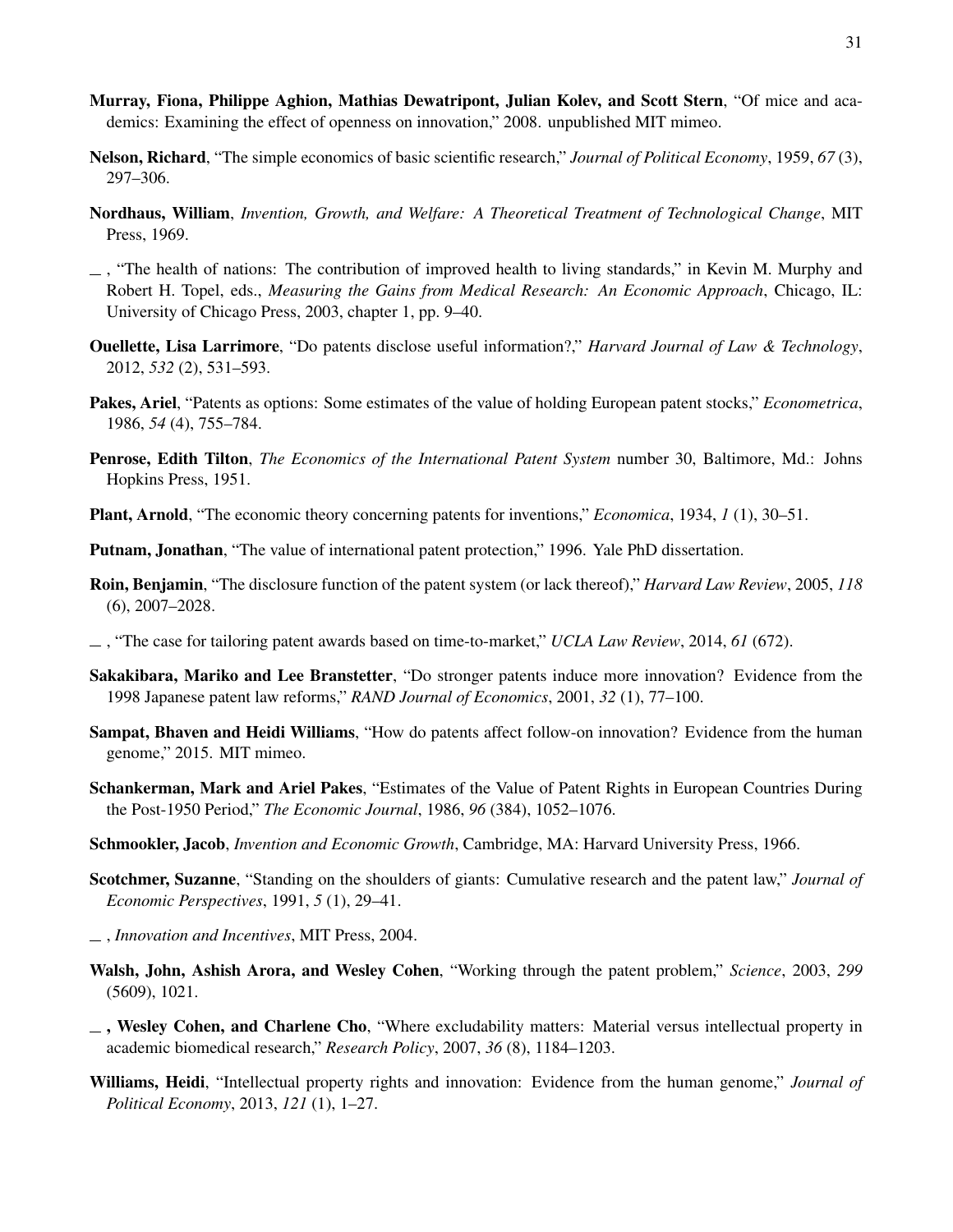# Appendix

Proposition 1. Social welfare is higher when the upstream technologies are in the public domain, relative to when they are granted patents, whenever *SW public* is larger than *SWip* (where IP denotes "intellectual property") - that is:

$$
\pi \cdot N(\pi \cdot \delta \cdot \Pi^m) \cdot [\delta \cdot SW^m + (1 - \delta) \cdot SW^c] > \pi \cdot N(\pi \cdot \lambda \cdot \Pi^m) \cdot SW^m \tag{10}
$$

There exists a value of  $\lambda$ , denoted  $\lambda^*$ , such that social welfare from the upstream technologies being in the public domain is the same as social welfare from the upstream technologies being granted patents. For values  $\lambda < \lambda^*$ , social welfare is strictly higher when the upstream technologies are in the public domain relative to when they are granted patents. For values  $\lambda > \lambda^*$ , social welfare is strictly higher when the upstream technologies are granted patents relative to when they are in the public domain. The value of  $\lambda^*$  is greater than  $\delta$ , and is increasing in  $\delta$  if and only if the elasticity  $\varepsilon$  of the supply of innovators with respect to the level of expected returns (that is,  $x \cdot N'(x)$  $\frac{X(Y|X)}{N(X)}$ ) is such that

$$
\mathcal{E} > \frac{\frac{SW^c}{SW^m} - 1}{1 + \frac{1 - \delta}{\delta} \cdot \frac{SW^c}{SW^m}}
$$
(11)

**Proof of Proposition 1.** The function  $N(\cdot)$  is strictly increasing, which implies that social welfare when the upstream technologies have been granted patents is strictly increasing in  $\lambda$ .

At  $\lambda = 0$ , social welfare with patents is  $\pi \cdot N(0) \cdot SW^m$ . Comparing this level of social welfare with *SW*<sup>*public*</sup>, we see that since  $N(0)$  is strictly less than  $N(\pi \delta \Pi^m)$  and  $SW^m$  is weakly less than  $\delta \cdot SW^m + (1-\delta) \cdot SW^c$ , at  $\lambda = 0$ granting patents on the upstream technologies is strictly worse than the upstream technologies being in the public domain.

At  $\lambda = 1$ , social welfare with patents is  $\pi \cdot N(\pi \cdot \Pi^m) \cdot SW^m$ . Comparing this level of social welfare with *SW*<sup>*public*</sup>, we see that in this case social welfare with patents is greater than *SW*<sup>*public*</sup> if and only if the following condition holds:

<span id="page-33-0"></span>
$$
\frac{N(\pi\Pi^m)}{N(\pi\delta\Pi^m)} > \delta + (1-\delta) \cdot \frac{SW^c}{SW^m}
$$
\n(12)

If Equation [\(12\)](#page-33-0) holds at  $\lambda = 1$ , then granting patents on the upstream technologies is preferable to the upstream technologies in the public domain.

At  $\lambda = 1$ , Equation [\(12\)](#page-33-0) implies that granting patents on the upstream technologies is strictly worse than the upstream technologies being in the public domain as long as  $\frac{N(\pi \hat{\Pi}^m)}{N(\pi \delta \Pi^m)} < \delta + (1 - \delta) \cdot \frac{SW^c}{SW^m}$ . Since social welfare when the upstream technologies have been granted IP is strictly increasing in  $\lambda$ , this implies that for all values of lambda, granting patents on the upstream technologies is strictly worse than the upstream technologies being in the public domain as long as  $\frac{N(\pi \Pi^m)}{N(\pi \delta \Pi^m)} < \delta + (1 - \delta) \cdot \frac{SW^c}{SW^m}$ .

Since social welfare when the upstream technologies have been granted patents is strictly lower than when the upstream technologies are in the public domain at  $\lambda = 0$ , strictly higher at  $\lambda = 1$  when Equation [\(12\)](#page-33-0) holds, and monotonically increasing in  $\lambda$ , the continuity of  $N(\cdot)$  implies that when Equation [\(12\)](#page-33-0) holds there exists a value of  $\lambda$  at which social welfare is the same when the upstream technologies have patents as when they are in the public domain.

The value of  $\lambda$  at which social welfare is equal across these two cases, denoted  $\lambda^*$ , is implicitly defined by the following equation:

$$
\pi \cdot N(\pi \cdot \delta \cdot \Pi^m) \cdot [\delta \cdot SW^m + (1 - \delta) \cdot SW^c] = \pi \cdot N(\pi \cdot \lambda^* \cdot \Pi^m) \cdot SW^m \tag{13}
$$

Which we can re-write as: